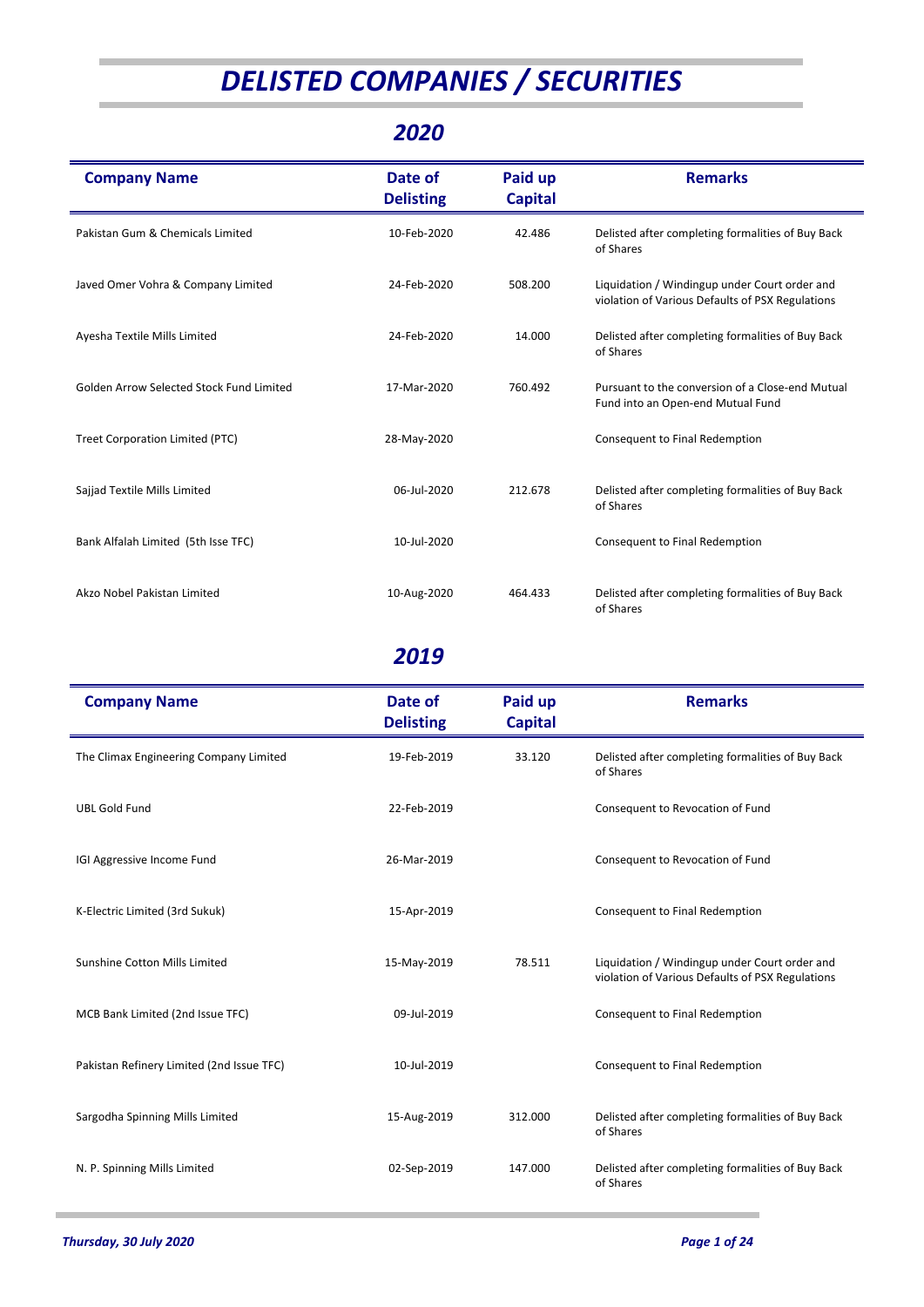| <b>SFL Limited</b>                                 | 07-Oct-2019 | 200.914   | Delisted after completing formalities of Buy Back<br>of Shares                                    |
|----------------------------------------------------|-------------|-----------|---------------------------------------------------------------------------------------------------|
| Ishtiaq Textile Mills Limited                      | 07-Oct-2019 | 42.500    | Delisted after completing formalities of Buy Back<br>of Shares                                    |
| Southern Electric Power Company Limited            | 31-Oct-2019 | 1,366.758 | Liquidation / Windingup under Court order and<br>violation of Various Defaults of PSX Regulations |
| Beema Pakistan Limited                             | 31-Oct-2019 | 416.837   | Liquidation / Windingup under Court order and<br>violation of Various Defaults of PSX Regulations |
| Mukhtar Textile Mills Limited                      | 31-Oct-2019 | 145.000   | Liquidation / Windingup under Court order and<br>violation of Various Defaults of PSX Regulations |
| <b>Investec Securities Limited</b>                 | 31-Oct-2019 | 163.333   | Violation of Various Defaults of PSX Regulations<br>5.11.1                                        |
| <b>Transmission Engineering Industries Limited</b> | 31-Oct-2019 | 117.000   | Violation of Various Defaults of PSX Regulations<br>5.11.1                                        |
| Mirza Sugar Mills Limited                          | 31-Oct-2019 | 141.000   | Violation of Various Defaults of PSX Regulations<br>5.11.1                                        |
| Jahangir Siddiqui & Co. Limited (7th Issue)        | 05-Dec-2019 |           | Consequent to Final Redemption                                                                    |

| <b>Company Name</b>                  | Date of<br><b>Delisting</b> | Paid up<br><b>Capital</b> | <b>Remarks</b>                                                                                    |
|--------------------------------------|-----------------------------|---------------------------|---------------------------------------------------------------------------------------------------|
| Punjab Cotton Mills Limited          | 19-Feb-2018                 | 115.000                   | Delisted after completing formalities of Buy Back<br>of Shares                                    |
| <b>Glamour Textile Mills Limited</b> | 21-May-2018                 | 266.400                   | Delisted after completing formalities of Buy Back<br>of Shares                                    |
| PIML Strategic Multi Asset Fund      | 02-Jul-2018                 |                           | Due to Merger                                                                                     |
| HBL Mustahekum Sarmaya Fund - I      | 03-Sep-2018                 |                           | Consequent to Revocation of Fund                                                                  |
| Adil Textile Mills Limited           | 15-Oct-2018                 | 77.258                    | Delisted after completing formalities of Buy Back<br>of Shares                                    |
| Globe Textile Mills (OE) Limited     | 16-Nov-2018                 | 46.622                    | Delisted after completing formalities of Buy Back<br>of Shares                                    |
| First Dawood Mutual Fund             | 05-Dec-2018                 | 580.750                   | Pursuant to the conversion of a Close-end Mutual<br>Fund into an Open-end Mutual Fund             |
| (Colony) Thal Textile Mills Limited  | 21-Dec-2018                 | 55.688                    | Violation of Various Defaults of PSX Regulations<br>5.11.1                                        |
| Al-Azhar Textile Mills Limited       | 21-Dec-2018                 | 85.504                    | Violation of Various Defaults of PSX Regulations<br>5.11.1                                        |
| Mehr Destgir Textile Mills Limited   | 21-Dec-2018                 | 92.000                    | Liquidation / Windingup under Court order and<br>violation of Various Defaults of PSX Regulations |
| Pangrio Sugar Mills Limited          | 21-Dec-2018                 | 108.500                   | Violation of Various Defaults of PSX Regulations<br>5.11.1                                        |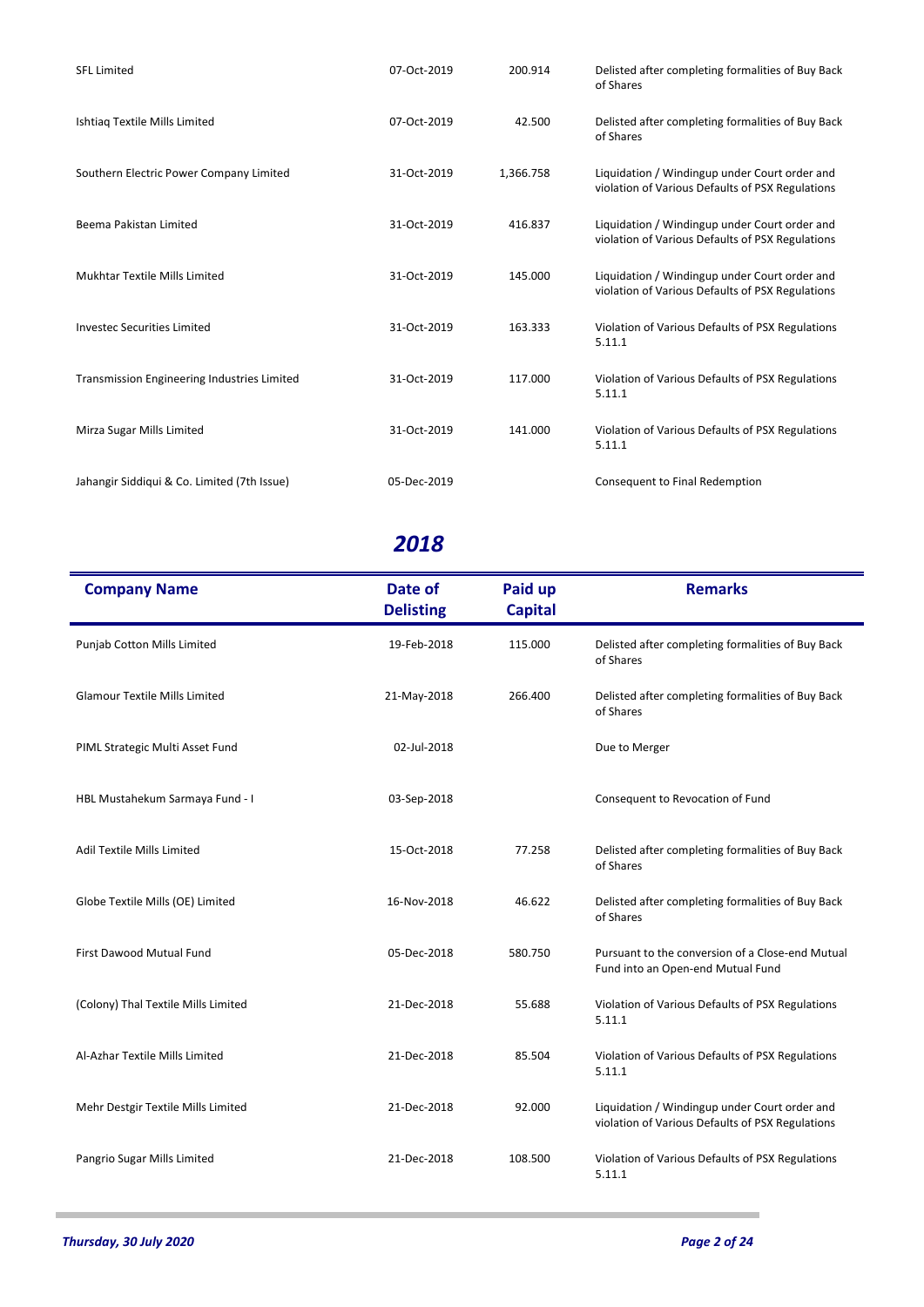| Saleem Sugar Mills Limited (Ordinary & Preference) | 21-Dec-2018 | 11.216  | Violation of Various Defaults of PSX Regulations<br>5.11.1                                        |
|----------------------------------------------------|-------------|---------|---------------------------------------------------------------------------------------------------|
| Al-Qaim Textile Mills Limited                      | 21-Dec-2018 | 74.530  | Violation of Various Defaults of PSX Regulations<br>5.11.1                                        |
| <b>Brothers Textile Mills Limited</b>              | 21-Dec-2018 | 98.010  | Violation of Various Defaults of PSX Regulations<br>5.11.1                                        |
| Noor Silk Mills Limited                            | 21-Dec-2018 | 4.000   | Violation of Various Defaults of PSX Regulations<br>5.11.1                                        |
| Genertech Pakistan Limited                         | 21-Dec-2018 | 198.000 | Violation of Various Defaults of PSX Regulations<br>5.11.1                                        |
| Saleem Denim Industries Limited                    | 21-Dec-2018 | 39.018  | Liquidation / Windingup under Court order and<br>violation of Various Defaults of PSX Regulations |
| NAFA Islamic Principal Preservation Fund           | 24-Dec-2018 |         | Consequent to Revocation of Fund                                                                  |

| <b>Company Name</b>                       | Date of<br><b>Delisting</b> | Paid up<br><b>Capital</b> | <b>Remarks</b>                                                                                     |
|-------------------------------------------|-----------------------------|---------------------------|----------------------------------------------------------------------------------------------------|
| Pakistan Refinery Limited (1st Issue TFC) | 14-Mar-2017                 |                           | Consequent to Final Redemption                                                                     |
| K-Electric Limited (Sukuk - 2)            | 26-Apr-2017                 |                           | Consequent to Final Redemption                                                                     |
| Engro Corporation Limited (Sukuk - 1)     | 09-Aug-2017                 |                           | Consequent to Final Redemption                                                                     |
| K-Electric Limited (TFC - 3)              | 29-Sep-2017                 |                           | Consequent to Final Redemption                                                                     |
| Al-Qadir Textile Mills Limited            | 13-Nov-2017                 | 75.600                    | Delisted after completing formalities of Buy Back<br>of Shares                                     |
| Pakistan Guarantee Insurance Co. Limited  | 29-Nov-2017                 | 25.166                    | Liquidation / Windingup under Court order i.e.<br>violation of Various Defaults of PSX Regulations |
| Ayaz Textile Mills Limited                | 15-Dec-2017                 | 85.342                    | Liquidation / Windingup under Court order i.e.<br>violation of Various Defaults of PSX Regulations |

| <b>Company Name</b>                         | Date of<br><b>Delisting</b> | Paid up<br><b>Capital</b> | <b>Remarks</b>                                                 |
|---------------------------------------------|-----------------------------|---------------------------|----------------------------------------------------------------|
| Olympia Textile Mills Limited               | 28-Apr-2016                 | 108.040                   | Delisted after completing formalities of Buy Back<br>of Shares |
| Engro Fertilizers Limited (5th Issue PPTFC) | 10-May-2016                 |                           | Consequent to Final Redemption                                 |
| Engro Fertilizers Limited (4th Issue PPTFC) | 10-May-2016                 |                           | Consequent to Final Redemption                                 |
| Jahangir Siddiqui & Co. Limited (PPTFC)     | 23-May-2016                 |                           | Consequent to Final Redemption                                 |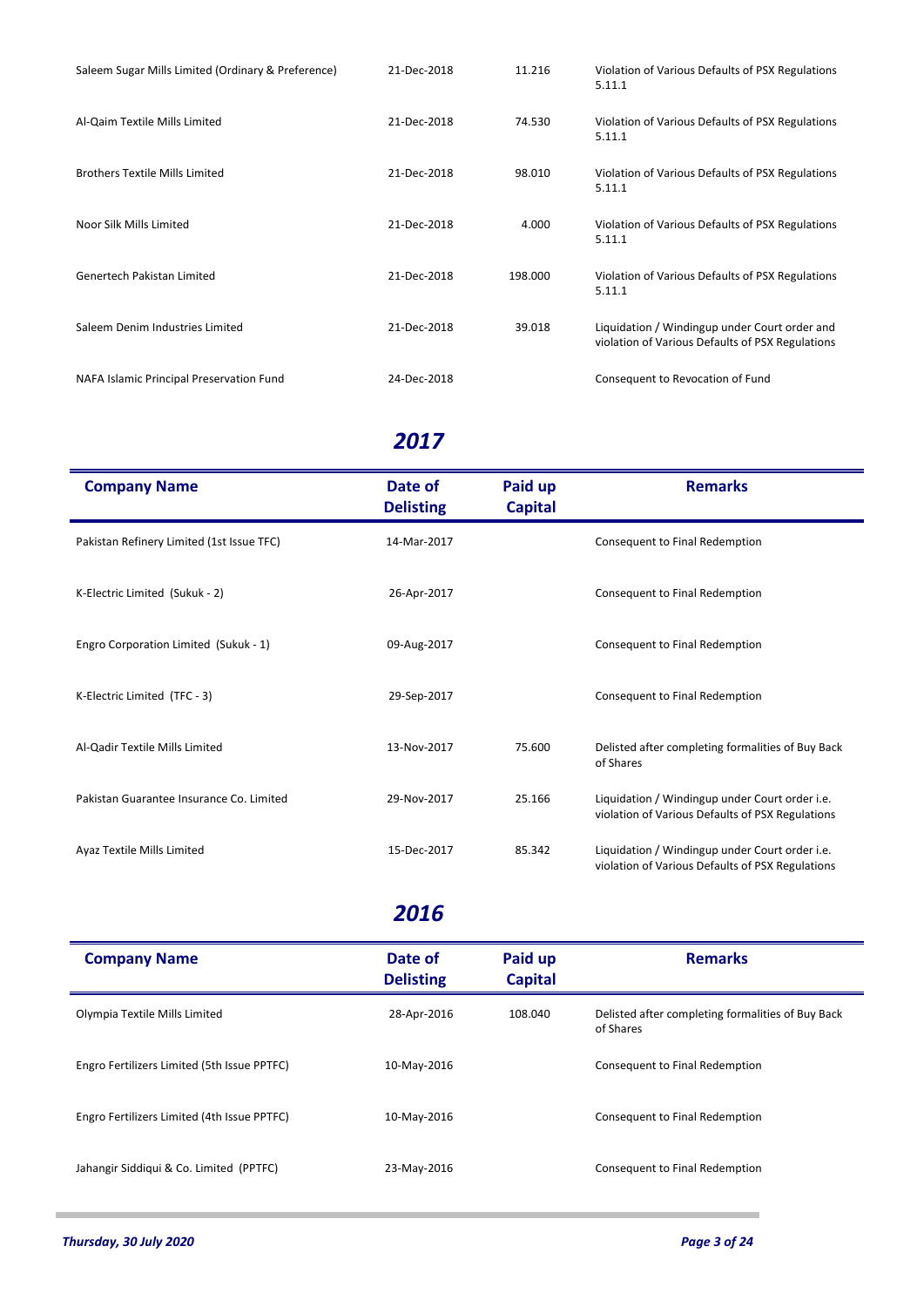| Pak Oman Advantage Fund                    | 26-May-2016 | 1.000.000 | Delisting after maturity of Fund                               |
|--------------------------------------------|-------------|-----------|----------------------------------------------------------------|
|                                            |             |           |                                                                |
| Resham Textile Industries Limited          | 06-Sep-2016 | 360.000   | Delisted after completing formalities of Buy Back<br>of Shares |
| <b>KASB Corporation Limited</b>            | 28-Nov-2016 | 5.577.730 | Delisted after completing formalities of Buy Back<br>of Shares |
| Pakistan Mobile Communication Ltd. (PPTFC) | 29-Nov-2016 |           | Consequent to Final Redemption                                 |

| <b>Company Name</b>                        | Date of<br><b>Delisting</b> | Paid up<br><b>Capital</b> | <b>Remarks</b>                                                                                   |
|--------------------------------------------|-----------------------------|---------------------------|--------------------------------------------------------------------------------------------------|
| Sind Fine Textile Mills Limited            | 25-May-2015                 | 23.000                    | Delisted after completing formalities of Buy Back<br>of Shares                                   |
| National Asset Leasing Corporation Limited | 27-Jul-2015                 | 95.368                    | Liquidation / Windingup under Court order i.e.<br>violation of KSE Regulation clause # 5.11.1(d) |
| Caravan East Fabrics Limited               | 14-Sep-2015                 | 100.000                   | Liquidation / Windingup under Court order i.e.<br>violation of KSE Regulation clause # 5.11.1(d) |
| Dreamworld Limited                         | 17-Sep-2015                 | 320.000                   | Delisted after completing formalities of Buy Back<br>of Shares                                   |
| The Pan Islamic Steamship Company Limited  | 28-Sep-2015                 | 50.000                    | Liquidation / Windingup under Court order i.e.<br>violation of KSE Regulation clause # 5.11.1(d) |
| Medi Glass Limited                         | 28-Sep-2015                 | 75.938                    | Liquidation / Windingup under Court order i.e.<br>violation of KSE Regulation clause # 5.11.1(d) |
| <b>Mineral Grinding Mills Limited</b>      | 12-Nov-2015                 | 36.000                    | Liquidation / Windingup under Court order i.e.<br>violation of KSE Regulation clause # 5.11.1(d) |
| Casspak Industries Limited                 | 28-Dec-2015                 | 22.000                    | Liquidation / Windingup under Court order i.e.<br>violation of KSE Regulation clause # 5.11.1(d) |

| <b>Company Name</b>                    | Date of<br><b>Delisting</b> | Paid up<br><b>Capital</b> | <b>Remarks</b>                                                                                 |
|----------------------------------------|-----------------------------|---------------------------|------------------------------------------------------------------------------------------------|
| First Capital Mutual Fund Limited      | 06-Jan-2014                 | 300.000                   | Pursuant to the conversion of a Close-end Mutual<br>Fund into an Open-end Mutual Fund          |
| Platinum Insurance Company Limited     | 27-Jan-2014                 | 120,000                   | Violation of Listing Regulation No.30(1) including<br>Non-holding of AGM for two or more years |
| Wateen Telecom Limited                 | 17-Feb-2014                 | 6,174.746                 | Delisted after completing formalities of Buy Back<br>of Shares                                 |
| First Habib Bank Modaraba              | 02-Jun-2014                 | 397.072                   | Liquidation / Windingup under Court order i.e.<br>violation of Listing Regulation No. 30       |
| Saif Nadeem Kawasaki Motors Limited    | 02-Jun-2014                 | 25.830                    | Liquidation / Windingup under Court order i.e.<br>violation of Listing Regulation No. 30       |
| <b>Central Forest Products Limited</b> | 24-Nov-2014                 | 30.000                    | Delisted after completing formalities of Buy Back<br>of Shares                                 |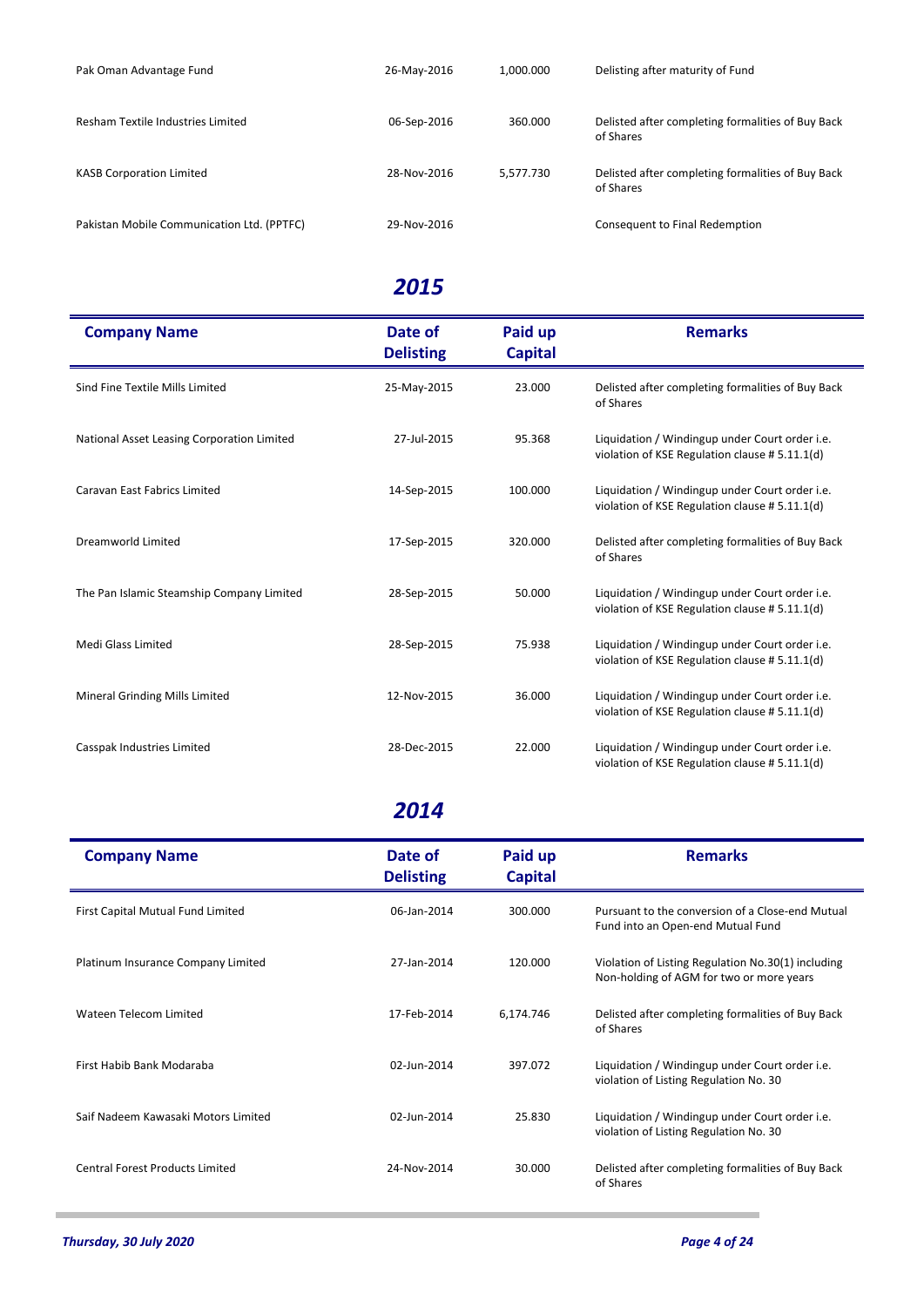| <b>Quality Textile Mills Limited</b> | 24-Nov-2014 | 159.778   | Delisted after completing formalities of Buy Back<br>of Shares                        |
|--------------------------------------|-------------|-----------|---------------------------------------------------------------------------------------|
| Namco Balanced Fund                  | 10-Dec-2014 | 1.310.832 | Pursuant to the conversion of a Close-end Mutual<br>Fund into an Open-end Mutual Fund |

| <b>Company Name</b>                | Date of<br><b>Delisting</b> | Paid up<br><b>Capital</b> | <b>Remarks</b>                                                                                 |
|------------------------------------|-----------------------------|---------------------------|------------------------------------------------------------------------------------------------|
| Kohinoor Looms Limited             | 08-Jan-2013                 | 180.267                   | Liquidation / Windingup under Court order i.e.<br>violation of Listing Regulation No. 30       |
| Fazal Vegetable Ghee Mills Limited | 08-Jan-2013                 | 20.000                    | Liquidation / Windingup under Court order i.e.<br>violation of Listing Regulation No. 30       |
| Southern Networks Limited          | 18-Mar-2013                 | 499.775                   | Delisted after completing formalities of Buy Back<br>of Shares                                 |
| Syed Match Company Limited         | 08-Apr-2013                 | 3.000                     | Delisted after completing formalities of Buy Back<br>of Shares                                 |
| Natover Lease & Refinance Limited  | 06-May-2013                 | 87.750                    | Violation of Listing Regulation No.30(1) including<br>Non-holding of AGM for two or more years |
| Unilever Pakistan Limited          | 13-Sep-2013                 | 664.694                   | Delisted after completing formalities of Buy Back<br>of Shares                                 |
| JS Growth Fund                     | 13-Sep-2013                 | 3,180.045                 | Pursuant to the conversion of a Close-end Mutual<br>Fund into an Open-end Mutual Fund          |
| Atlas Fund of Funds                | 16-Sep-2013                 | 525.000                   | <b>Revocation of Fund</b>                                                                      |
| PICIC Energy Fund                  | 16-Sep-2013                 | 1,000.000                 | Pursuant to the conversion of a Close-end Mutual<br>Fund into an Open-end Mutual Fund          |
| JS Value Fund Limited              | 16-Sep-2013                 | 1,185.750                 | Pursuant to the conversion of a Close-end Mutual<br>Fund into an Open-end Mutual Fund          |
| Meezan Balanced Fund               | 23-Sep-2013                 | 1,200.000                 | Pursuant to the conversion of a Close-end Mutual<br>Fund into an Open-end Mutual Fund          |
| Taxila Engineering Limited         | 11-Nov-2013                 | 42.500                    | Violation of Listing Regulation No.30(1) including<br>Non-holding of AGM for two or more years |
| Asian Stock Fund Limited           | 09-Dec-2013                 | 900.000                   | Pursuant to the conversion of a Close-end Mutual<br>Fund into an Open-end Mutual Fund          |
| Safeway Mutual Fund Limited        | 09-Dec-2013                 | 544.500                   | Pursuant to the conversion of a Close-end Mutual<br>Fund into an Open-end Mutual Fund          |
| Liberty Mills Limited              | 27-Dec-2013                 | 230.953                   | Delisted after completing formalities of Buy Back<br>of Shares                                 |

| <b>Company Name</b>   | Date of<br><b>Delisting</b> | Paid up<br><b>Capital</b> | <b>Remarks</b>                                                                           |
|-----------------------|-----------------------------|---------------------------|------------------------------------------------------------------------------------------|
| Taga Pakistan Limited | 01-Feb-2012                 | 26.000                    | Liquidation / Windingup under Court order i.e.<br>violation of Listing Regulation No. 30 |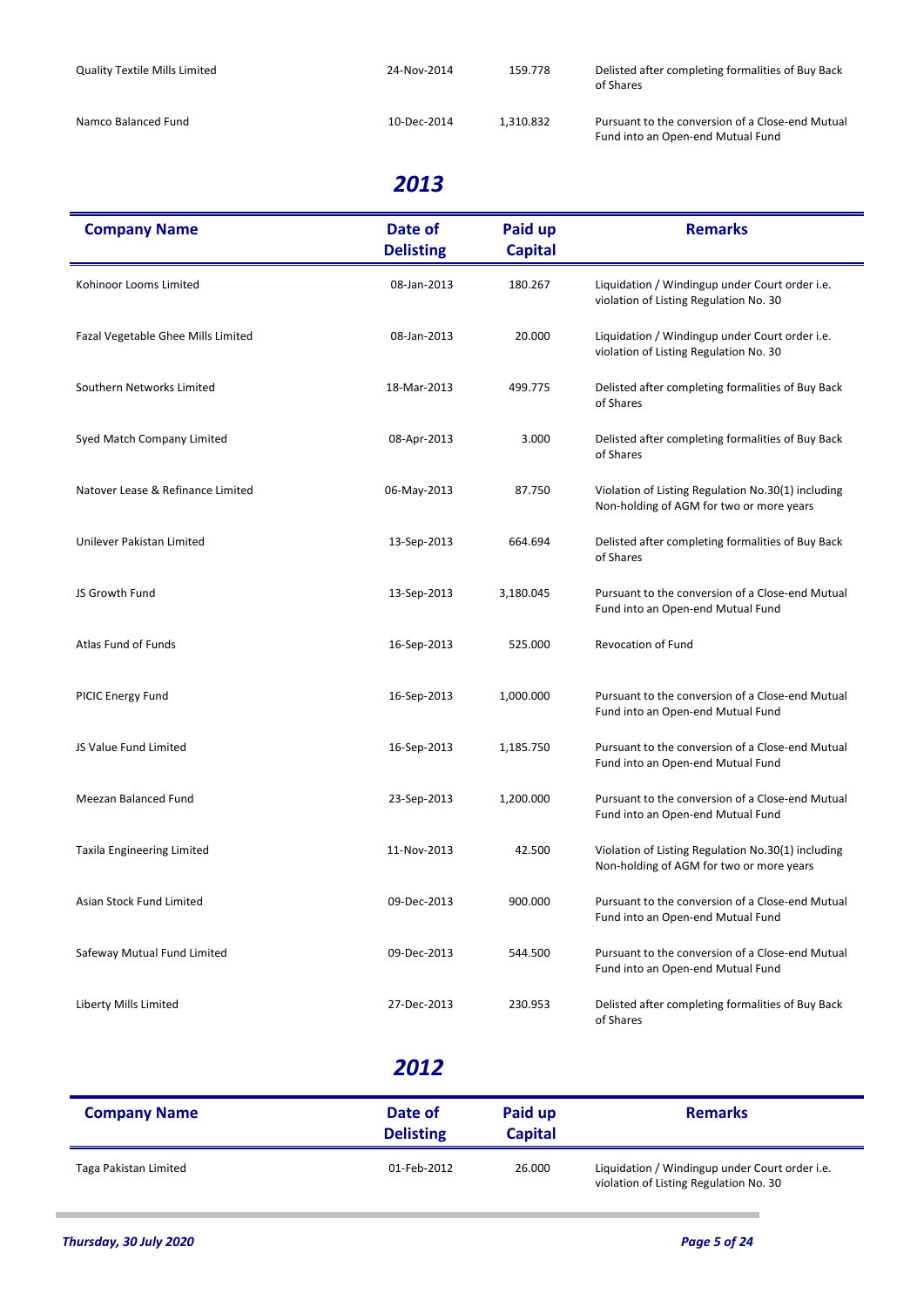| Valika Woollen Mills Limited         | 01-Feb-2012 | 9.999   | Liquidation / Windingup under Court order i.e.<br>violation of Listing Regulation No. 30 |
|--------------------------------------|-------------|---------|------------------------------------------------------------------------------------------|
| <b>Turbo Tec Limited</b>             | 01-Feb-2012 | 100.000 | Liquidation / Windingup under Court order i.e.<br>violation of Listing Regulation No. 30 |
| Siftaq International Limited         | 01-Feb-2012 | 30.178  | Liquidation / Windingup under Court order i.e.<br>violation of Listing Regulation No. 30 |
| Pak Ghee Industries Limited          | 01-Feb-2012 | 22.000  | Liquidation / Windingup under Court order i.e.<br>violation of Listing Regulation No. 30 |
| <b>Ugab Breeding Farms Limited</b>   | 01-Feb-2012 | 26.500  | Liquidation / Windingup under Court order i.e.<br>violation of Listing Regulation No. 30 |
| First Dadabhoy Modaraba              | 01-Feb-2012 | 50.000  | Liquidation / Windingup under Court order i.e.<br>violation of Listing Regulation No. 30 |
| Tawakkal Garments Industries Limited | 01-Feb-2012 | 121.500 | Liquidation / Windingup under Court order i.e.<br>violation of Listing Regulation No. 30 |
| Sterling Insurance Company Limited   | 01-Feb-2012 | 5.000   | Liquidation / Windingup under Court order i.e.<br>violation of Listing Regulation No. 30 |
| Schon Modaraba                       | 01-Feb-2012 | 234.000 | Liquidation / Windingup under Court order i.e.<br>violation of Listing Regulation No. 30 |
| Rashid Textile Mills Limited         | 01-Feb-2012 | 12.000  | Liquidation / Windingup under Court order i.e.<br>violation of Listing Regulation No. 30 |
| Long Term Venture Capital Modaraba   | 01-Feb-2012 | 395.911 | Liquidation / Windingup under Court order i.e.<br>violation of Listing Regulation No. 30 |
| Unity Modaraba                       | 01-Feb-2012 | 300.000 | Liquidation / Windingup under Court order i.e.<br>violation of Listing Regulation No. 30 |
| Mehran Jute Mills Limited            | 01-Feb-2012 | 30.704  | Liquidation / Windingup under Court order i.e.<br>violation of Listing Regulation No. 30 |
| Myfip Video Industries Limited       | 01-Feb-2012 | 20.000  | Liquidation / Windingup under Court order i.e.<br>violation of Listing Regulation No. 30 |
| Alif Textile Industries Limited      | 01-Feb-2012 | 39.000  | Liquidation / Windingup under Court order i.e.<br>violation of Listing Regulation No. 30 |
| Norrie Textile Mills Limited         | 01-Feb-2012 | 48.600  | Liquidation / Windingup under Court order i.e.<br>violation of Listing Regulation No. 30 |
| Islamic Investment Bank Limited      | 01-Feb-2012 | 197.683 | Liquidation / Windingup under Court order i.e.<br>violation of Listing Regulation No. 30 |
| InterAsia Leasing Company Limited    | 01-Feb-2012 | 100.000 | Liquidation / Windingup under Court order i.e.<br>violation of Listing Regulation No. 30 |
| Indus Polyester Company Limited      | 01-Feb-2012 | 123.602 | Liquidation / Windingup under Court order i.e.<br>violation of Listing Regulation No. 30 |
| Delta Insurance Company Limited      | 01-Feb-2012 | 40.000  | Liquidation / Windingup under Court order i.e.<br>violation of Listing Regulation No. 30 |
| Dadabhoy Leasing Company Limited     | 01-Feb-2012 | 75.250  | Liquidation / Windingup under Court order i.e.<br>violation of Listing Regulation No. 30 |
| Apex Fabrics Limited                 | 01-Feb-2012 | 57.685  | Liquidation / Windingup under Court order i.e.<br>violation of Listing Regulation No. 30 |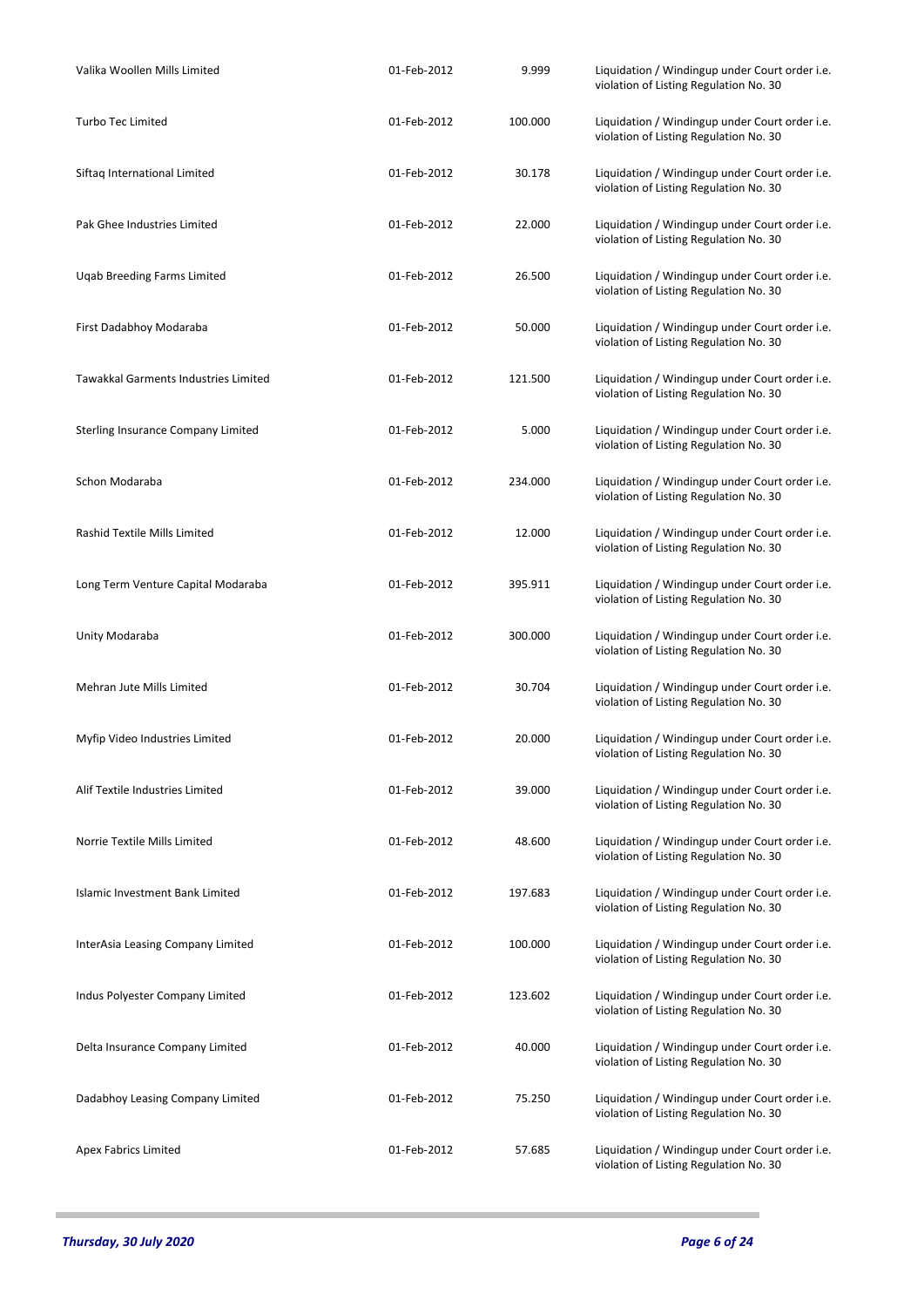| Pakistan Northern Insurance Company Limited | 01-Feb-2012 | 8.294   | Liquidation / Windingup under Court order i.e.<br>violation of Listing Regulation No. 30 |
|---------------------------------------------|-------------|---------|------------------------------------------------------------------------------------------|
| Atlas Engineering Limited                   | 21-Mar-2012 | 246.734 | Delisted after completing formalities of Buy Back<br>of Shares                           |
| Saitex Spinning Mills Limited               | 26-Mar-2012 | 74.000  | Liquidation / Windingup under Court order i.e.<br>violation of Listing Regulation No. 30 |
| Sind Alkalis Limited                        | 26-Mar-2012 | 74.804  | Liquidation / Windingup under Court order i.e.<br>violation of Listing Regulation No. 30 |
| Tri-Star Shipping Lines Limited             | 26-Mar-2012 | 600.000 | Liquidation / Windingup under Court order i.e.<br>violation of Listing Regulation No. 30 |
| Tawakkal Limited                            | 26-Mar-2012 | 139.440 | Liquidation / Windingup under Court order i.e.<br>violation of Listing Regulation No. 30 |
| Karim Silk Mills Limited                    | 26-Mar-2012 | 9.750   | Liquidation / Windingup under Court order i.e.<br>violation of Listing Regulation No. 30 |
| Colony Woollen Mills Limited                | 26-Mar-2012 | 3.959   | Liquidation / Windingup under Court order i.e.<br>violation of Listing Regulation No. 30 |
| Bela Engineeers Limited                     | 26-Mar-2012 | 34.000  | Liquidation / Windingup under Court order i.e.<br>violation of Listing Regulation No. 30 |
| <b>Bahawalpur Textile Mills Limited</b>     | 26-Mar-2012 | 10.000  | Liquidation / Windingup under Court order i.e.<br>violation of Listing Regulation No. 30 |
| Awan Textile Mills Limited                  | 26-Mar-2012 | 86.640  | Liquidation / Windingup under Court order i.e.<br>violation of Listing Regulation No. 30 |
| Adil Polypropylene Products Limited         | 26-Mar-2012 | 55.300  | Liquidation / Windingup under Court order i.e.<br>violation of Listing Regulation No. 30 |
| First Tawakkal Modaraba                     | 26-Mar-2012 | 258.750 | Liquidation / Windingup under Court order i.e.<br>violation of Listing Regulation No. 30 |
| <b>Tariq Cotton Mills Limited</b>           | 26-Mar-2012 | 7.000   | Liquidation / Windingup under Court order i.e.<br>violation of Listing Regulation No. 30 |
| Junaid Cotton Mills Limited                 | 26-Mar-2012 | 25.000  | Liquidation / Windingup under Court order i.e.<br>violation of Listing Regulation No. 30 |
| <b>Crescent Spinning Mills Limited</b>      | 26-Mar-2012 | 151.464 | Liquidation / Windingup under Court order i.e.<br>violation of Listing Regulation No. 30 |
| <b>Kausar Paints Limited</b>                | 26-Mar-2012 | 12.500  | Liquidation / Windingup under Court order i.e.<br>violation of Listing Regulation No. 30 |
| Modern Textile Mills Limited                | 26-Mar-2012 | 37.500  | Liquidation / Windingup under Court order i.e.<br>violation of Listing Regulation No. 30 |
| Muslim Ghee Mills Limited                   | 26-Mar-2012 | 26.000  | Liquidation / Windingup under Court order i.e.<br>violation of Listing Regulation No. 30 |
| Pak Fibre Industries Limited                | 26-Mar-2012 | 100.000 | Liquidation / Windingup under Court order i.e.<br>violation of Listing Regulation No. 30 |
| <b>Pakistan Dairies Limited</b>             | 26-Mar-2012 | 10.000  | Liquidation / Windingup under Court order i.e.<br>violation of Listing Regulation No. 30 |
| Qayyum Spinning Limited                     | 26-Mar-2012 | 120.000 | Liquidation / Windingup under Court order i.e.<br>violation of Listing Regulation No. 30 |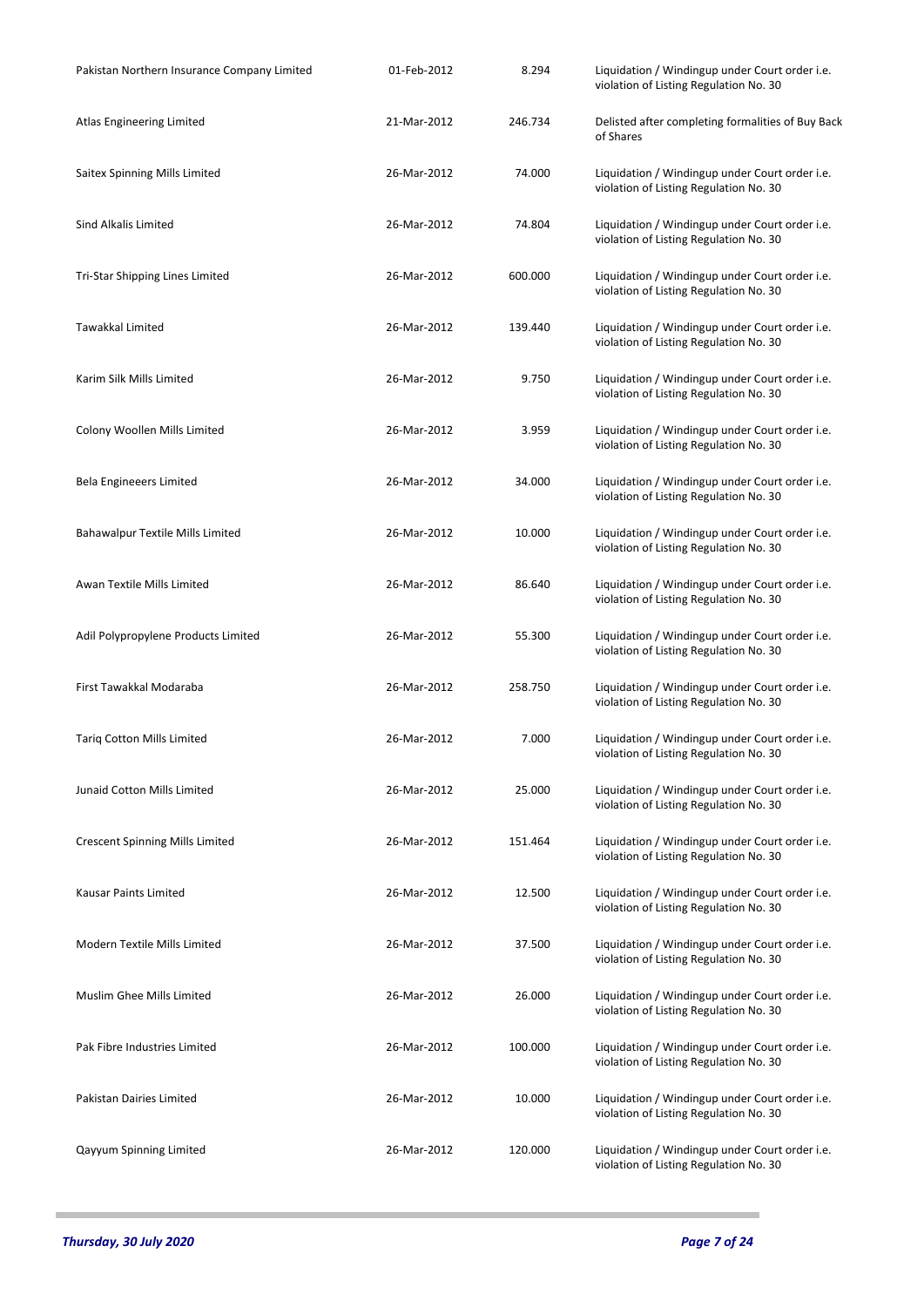| Harnai Woollen Mills Limited                 | 26-Mar-2012 | 5.000   | Liquidation / Windingup under Court order i.e.<br>violation of Listing Regulation No. 30       |
|----------------------------------------------|-------------|---------|------------------------------------------------------------------------------------------------|
| Wazir Ali Industries Limited                 | 07-May-2012 | 79.860  | Delisted after completing formalities of Buy Back<br>of Shares                                 |
| Regent Textile Industries Limited            | 25-May-2012 | 47.587  | Delisted after completing formalities of Buy Back<br>of Shares                                 |
| Mian Muhammad Sugar Mills Limited            | 01-Aug-2012 | 147.247 | Violation of Listing Regulation No.30(1) including<br>Non-holding of AGM for two or more years |
| Zahur Textile Mills Limited                  | 01-Aug-2012 | 746.680 | Violation of Listing Regulation No.30(1) including<br>Non-holding of AGM for two or more years |
| The Union Insurance Company of Pakistan Ltd. | 01-Aug-2012 | 81.600  | Violation of Listing Regulation No.30(1) including<br>Non-holding of AGM for two or more years |
| The Ittefaq General Insurance Co. Limited    | 01-Aug-2012 | 10.000  | Violation of Listing Regulation No.30(1) including<br>Non-holding of AGM for two or more years |
| Shahpur Textile Mills Limited                | 01-Aug-2012 | 139.804 | Violation of Listing Regulation No.30(1) including<br>Non-holding of AGM for two or more years |
| <b>Accord Textiles Limited</b>               | 01-Aug-2012 | 93.000  | Violation of Listing Regulation No.30(1) including<br>Non-holding of AGM for two or more years |
| <b>Mubarik Dairies Limited</b>               | 01-Aug-2012 | 28.000  | Violation of Listing Regulation No.30(1) including<br>Non-holding of AGM for two or more years |
| Amin Spinning Mills Limited                  | 01-Aug-2012 | 51.750  | Violation of Listing Regulation No.30(1) including<br>Non-holding of AGM for two or more years |
| MacDonald Layton & Co. Limited               | 01-Aug-2012 | 32.400  | Violation of Listing Regulation No.30(1) including<br>Non-holding of AGM for two or more years |
| AMZ Ventures Limited                         | 01-Aug-2012 | 225.000 | Violation of Listing Regulation No.30(1) including<br>Non-holding of AGM for two or more years |
| Ittefaq Textile Mills Limited                | 01-Aug-2012 | 50.500  | Violation of Listing Regulation No.30(1) including<br>Non-holding of AGM for two or more years |
| <b>Indus Fruits Products Limited</b>         | 01-Aug-2012 | 275.080 | Violation of Listing Regulation No.30(1) including<br>Non-holding of AGM for two or more years |
| Harum Textile Mills Limited                  | 01-Aug-2012 | 94.600  | Violation of Listing Regulation No.30(1) including<br>Non-holding of AGM for two or more years |
| First Islamic Modaraba                       | 01-Aug-2012 | 100.000 | Violation of Listing Regulation No.30(1) including<br>Non-holding of AGM for two or more years |
| <b>Fawad Textile Mills Limited</b>           | 01-Aug-2012 | 92.067  | Violation of Listing Regulation No.30(1) including<br>Non-holding of AGM for two or more years |
| Dadabhoy Insurance Company Limited           | 01-Aug-2012 | 50.000  | Violation of Listing Regulation No.30(1) including<br>Non-holding of AGM for two or more years |
| Kashmir Polytex Limited                      | 01-Aug-2012 | 71.000  | Violation of Listing Regulation No.30(1) including<br>Non-holding of AGM for two or more years |
| Sahrish Textile Mills Limited                | 01-Aug-2012 | 101.640 | Violation of Listing Regulation No.30(1) including<br>Non-holding of AGM for two or more years |
| Pakistan Telephone Cables Limited            | 16-Aug-2012 | 210.000 | Delisted after completing formalities of Buy Back<br>of Shares                                 |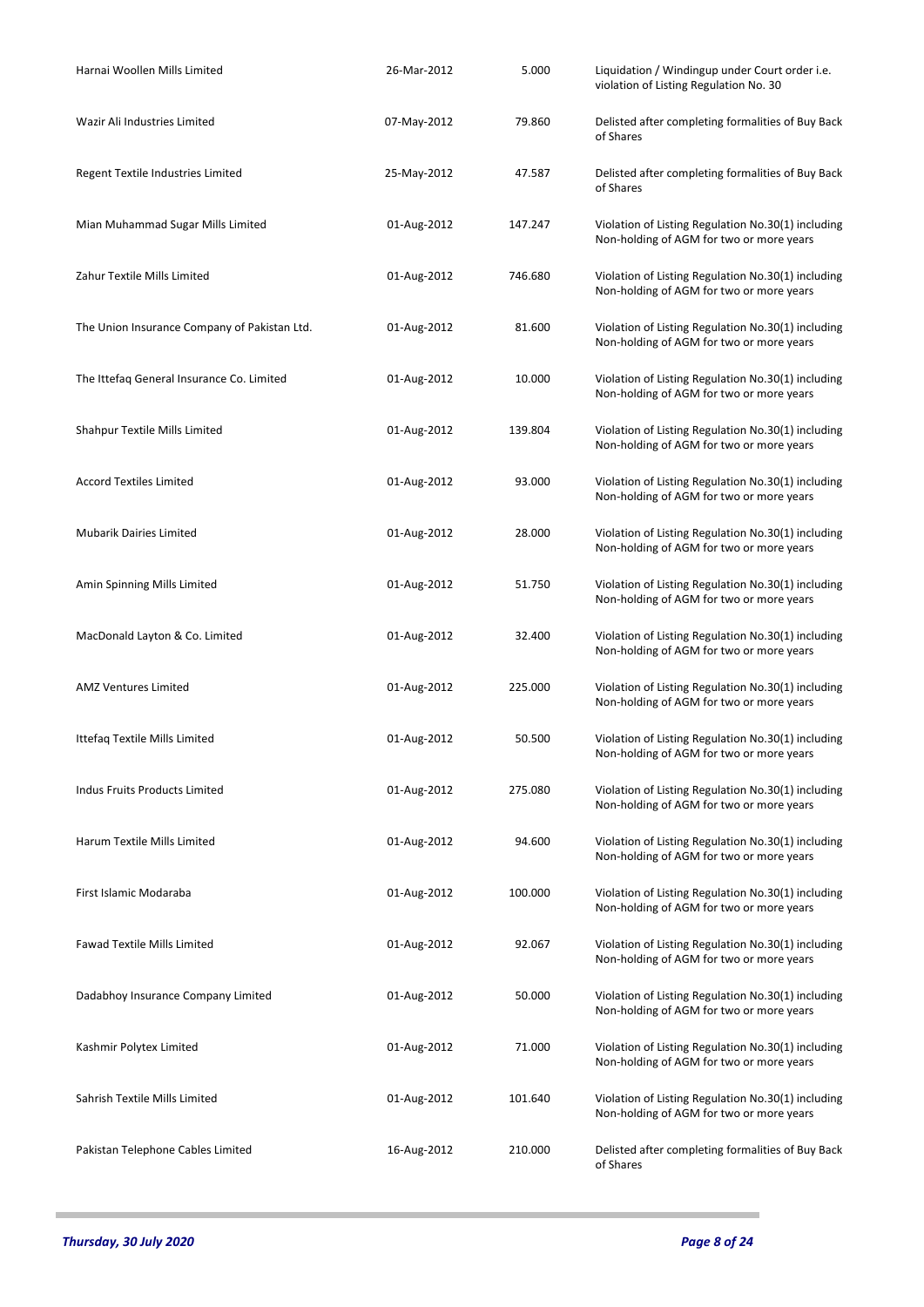| <b>Company Name</b>                          | Date of<br><b>Delisting</b> | Paid up<br><b>Capital</b> | <b>Remarks</b>                                                                           |
|----------------------------------------------|-----------------------------|---------------------------|------------------------------------------------------------------------------------------|
| Hala Spinning Mills Limited                  | 06-Jan-2011                 | 99.000                    | Liquidation / Windingup under Court order i.e.<br>violation of Listing Regulation No. 30 |
| Itti Textile Mills Limited                   | 06-Jan-2011                 | 66.242                    | Liquidation / Windingup under Court order i.e.<br>violation of Listing Regulation No. 30 |
| <b>First Interfund Modaraba</b>              | 24-Jan-2011                 | 77.558                    | Liquidation / Windingup under Court order i.e.<br>violation of Listing Regulation No. 30 |
| Universal Oil & Vegetable Ghee Mills Limited | 10-Mar-2011                 | 9.000                     | Liquidation / Windingup under Court order i.e.<br>violation of Listing Regulation No. 30 |
| Polyron Limited                              | 18-Jul-2011                 | 172.000                   | Liquidation / Windingup under Court order i.e.<br>violation of Listing Regulation No. 30 |
| Al - Meezan Mutual Fund                      | 05-Aug-2011                 | 1,375.400                 | Pursuant to the conversion of a Close-end Mutual<br>Fund into an Open-end Mutual Fund    |
| Fecto Sugar Mills Limited                    | 22-Aug-2011                 | 145.682                   | Delisted after completing formalities of Buy Back<br>of Shares                           |

| <b>Company Name</b>                       | Date of<br><b>Delisting</b> | Paid up<br><b>Capital</b> | <b>Remarks</b>                                                                                 |
|-------------------------------------------|-----------------------------|---------------------------|------------------------------------------------------------------------------------------------|
| <b>Baig Spinning Mills Limited</b>        | 18-Jan-2010                 | 91.000                    | Members' Voluntary Winding Up                                                                  |
| Callmate Telips Telecom Limited           | 28-Jun-2010                 | 653.663                   | Liquidation / Windingup under Court order i.e.<br>violation of Listing Regulation No. 30(1)(d) |
| JS Large Cap. Fund                        | 16-Sep-2010                 | 3,295.499                 | Pursuant to the conversion of a Close-end Mutual<br>Fund into an Open-end Mutual Fund          |
| Ghulam Muhammad Dadabhoy Limited          | 18-Oct-2010                 | 50.000                    | Liquidation / Windingup under Court order i.e.<br>violation of Listing Regulation No. 30(1)(d) |
| Frontier Sugar Mills & Distillery Limited | 25-Oct-2010                 | 13.500                    | Delisted after completing formalities of Buy Back<br>of Shares                                 |
| Tawakkal Polyester Industries Limited     | 01-Nov-2010                 | 100.000                   | Liquidation / Windingup under Court order i.e.<br>violation of Listing Regulation No. 30(1)(d) |
| Amazai Textile Mills Limited              | 01-Nov-2010                 | 42.210                    | Liquidation / Windingup under Court order i.e.<br>violation of Listing Regulation No. 30(1)(d) |
| Pakistan Strategic Allocation Fund        | 08-Nov-2010                 | 3,000.000                 | Pursuant to the conversion of a Close-end Mutual<br>Fund into an Open-end Mutual Fund          |
| Pakistan Premier Fund Limited             | 22-Dec-2010                 | 1,698.047                 | Pursuant to the conversion of a Close-end Mutual<br>Fund into an Open-end Mutual Fund          |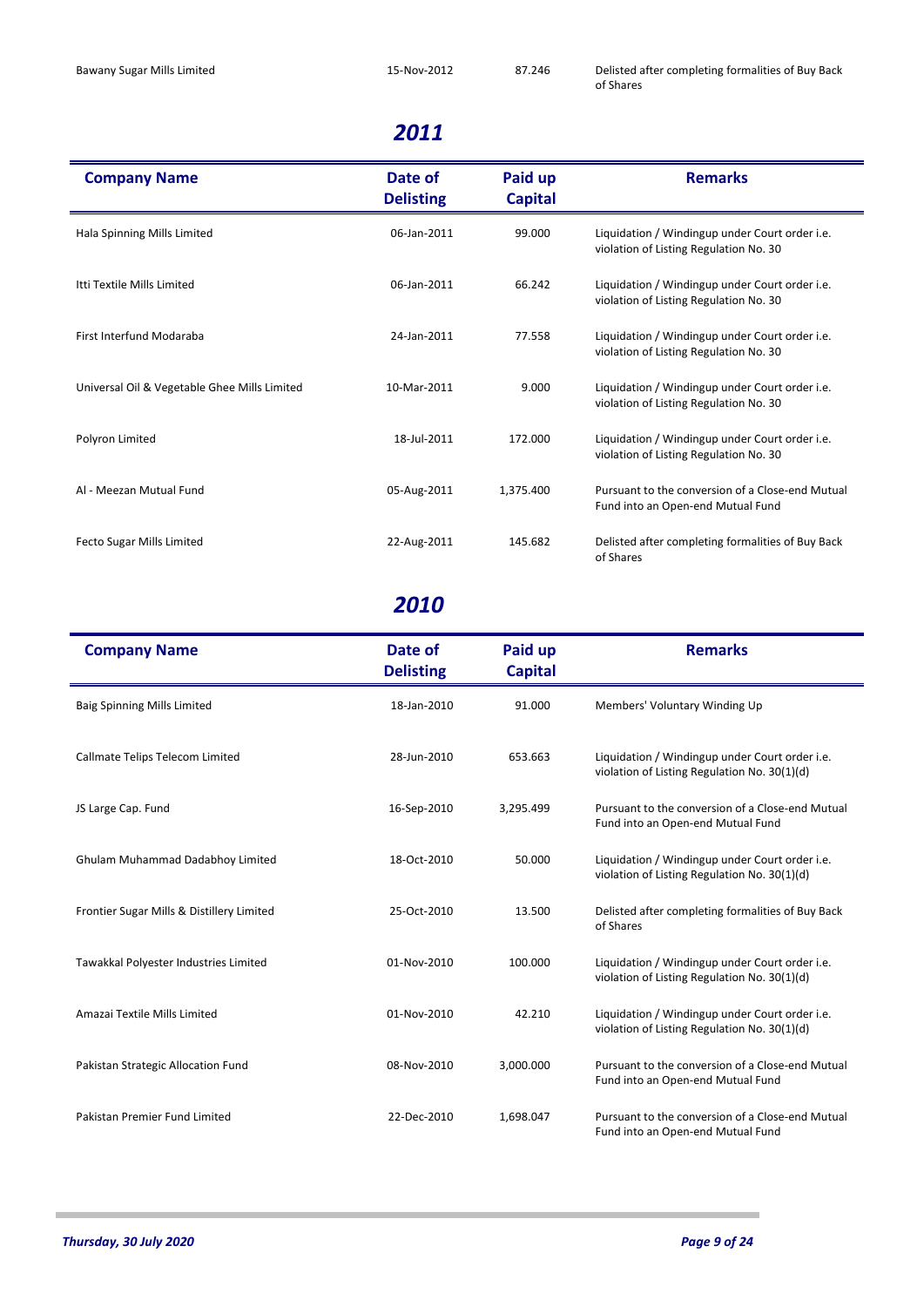| <b>Company Name</b>                    | Date of<br><b>Delisting</b> | Paid up<br><b>Capital</b> | <b>Remarks</b>                   |
|----------------------------------------|-----------------------------|---------------------------|----------------------------------|
| WE Balanced Fund                       | 19-Mar-2009                 | 200,000                   | Members' Voluntary Winding Up    |
| <b>BMA Principal Guaranteed Fund I</b> | 14-Jul-2009                 | 111.300                   | Delisting after maturity of Fund |

#### *2008*

| <b>Company Name</b>                  | Date of<br><b>Delisting</b> | Paid up<br><b>Capital</b> | <b>Remarks</b>                                                 |
|--------------------------------------|-----------------------------|---------------------------|----------------------------------------------------------------|
| Fayzan Manufacturing Modaraba        | 25-Jan-2008                 | 900.000                   | Members' Voluntary Winding Up                                  |
| Kashmir Edible Oils Limited          | 31-Mar-2008                 | 80.000                    | Members' Voluntary Winding Up                                  |
| United Sugar Mills Limited           | 15-Sep-2008                 | 30.000                    | Delisted after completing formalities of Buy Back<br>of Shares |
| Kakakhel Pakistan Limited            | 06-Oct-2008                 | 90.000                    | Delisted after completing formalities of Buy Back<br>of Shares |
| Amin Fabrics Limited                 | 24-Oct-2008                 | 113.968                   | Delisted after completing formalities of Buy Back<br>of Shares |
| Pakistan House International Limited | 04-Dec-2008                 | 59.835                    | Delisted after completing formalities of Buy Back<br>of Shares |
| Haji Dossa Limited                   | 22-Dec-2008                 | 5.000                     | Delisted after completing formalities of Buy Back<br>of Shares |

| <b>Company Name</b>                 | Date of<br><b>Delisting</b> | Paid up<br><b>Capital</b> | <b>Remarks</b>                                                                        |
|-------------------------------------|-----------------------------|---------------------------|---------------------------------------------------------------------------------------|
| Dawood Fibre Mills Limited          | 12-Feb-2007                 | 119.430                   | Delisted after completing formalities of Buy Back<br>of Shares                        |
| Haroon Oils Limited                 | 19-Mar-2007                 | 8.000                     | Delisted after completing formalities of Buy Back<br>of Shares                        |
| Ahmed Spinning Mills Limited        | 18-Jun-2007                 | 4.000                     | Delisted after completing formalities of Buy Back<br>of Shares                        |
| AKD Index Tracker Fund              | 02-Jul-2007                 | 750.000                   | Pursuant to the conversion of a Close-end Mutual<br>Fund into an Open-end Mutual Fund |
| Sarhad Cigarette Industries Limited | 06-Aug-2007                 | 6.000                     | Delisted after completing formalities of Buy Back<br>of Shares                        |
| Noon Textile Mills Limited          | 01-Nov-2007                 | 20.000                    | Delisted after completing formalities of Buy Back<br>of Shares                        |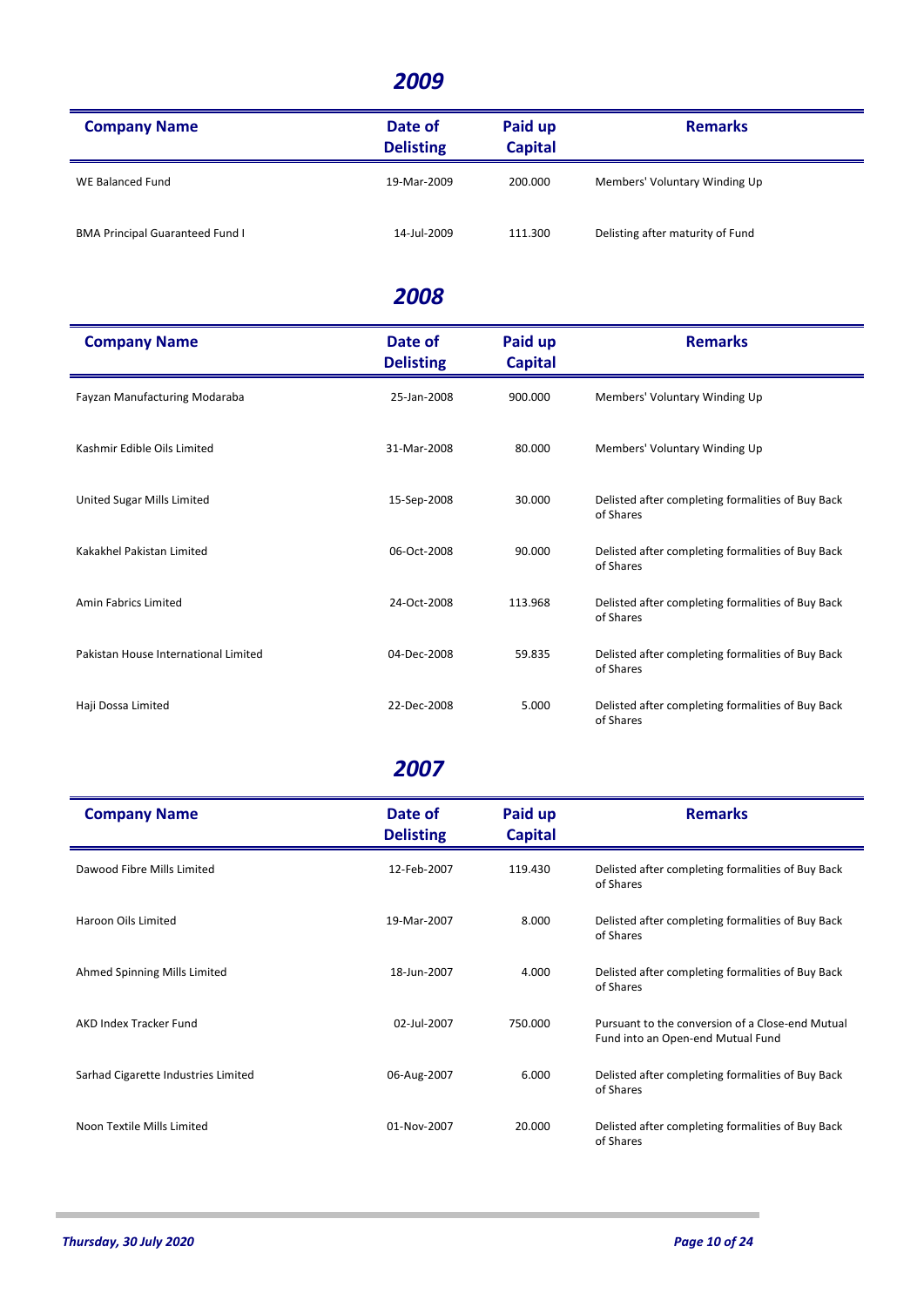| <b>Company Name</b>                  | Date of<br><b>Delisting</b> | Paid up<br><b>Capital</b> | <b>Remarks</b>                                                                                 |
|--------------------------------------|-----------------------------|---------------------------|------------------------------------------------------------------------------------------------|
| <b>Tobacco International Limited</b> | 27-Aug-2006                 | 8.000                     | Delisted after completing formalities of Buy Back<br>of Shares                                 |
| Associated Industries Limited        | 10-Oct-2006                 | 9.681                     | Delisted after completing formalities of Buy Back<br>of Shares                                 |
| Lafayette Industries Synthetics Ltd. | 13-Oct-2006                 | 356.483                   | Liquidation / Windingup under Court order i.e.<br>violation of listing regulation No. 32       |
| Asian Leasing Corporation Limited    | 27-Nov-2006                 | 104.544                   | Liquidation / Windingup under Court order i.e.<br>violation of Listing Regulation No. 32(1)(d) |
| Chenab Textile Mills Limited         | 26-Dec-2006                 | 7.000                     | Delisted after completing formalities of Buy Back<br>of Shares                                 |

| <b>Company Name</b>                         | Date of<br><b>Delisting</b> | Paid up<br><b>Capital</b> | <b>Remarks</b>                                                                        |
|---------------------------------------------|-----------------------------|---------------------------|---------------------------------------------------------------------------------------|
| <b>Tritex Cotton Mills Limited</b>          | 03-Jan-2005                 | 120.000                   | Delisted after completing formalities of Buy Back<br>of Shares                        |
| Maqbool Company Limited                     | 17-Jan-2005                 | 4.375                     | Delisted after completing formalities of Buy Back<br>of Shares                        |
| Reckitt Benckiser Pakistan Limited          | 28-Feb-2005                 | 294.028                   | Delisted after completing formalities of Buy Back<br>of Shares                        |
| Zafara International Limited                | 17-Mar-2005                 | 30.000                    | Delisted after completing formalities of Buy Back<br>of Shares                        |
| Orient Straw Board & Paper Mills Limited    | 28-Mar-2005                 | 10.000                    | Delisted after completing formalities of Buy Back<br>of Shares                        |
| Farooq Habib Textile Mills Limited          | 28-Mar-2005                 | 113.940                   | Delisted after completing formalities of Buy Back<br>of Shares                        |
| Sh. Fazal Rehman & Sons Limited             | 06-Jun-2005                 | 14.352                    | Delisted after completing formalities of Buy Back<br>of Shares                        |
| Shaigan Electric & Engineering Company Ltd. | 27-Jun-2005                 | 2.000                     | Delisted after completing formalities of Buy Back<br>of Shares                        |
| <b>Crescot Mills Limited</b>                | 28-Jul-2005                 | 29.209                    | Delisted after completing formalities of Buy Back<br>of Shares                        |
| Valika Art Fabrics Limited                  | 12-Sep-2005                 | 1.210                     | Delisted after completing formalities of Buy Back<br>of Shares                        |
| Shafiq Textile Mills Limited                | 26-Sep-2005                 | 12.500                    | Delisted after completing formalities of Buy Back<br>of Shares                        |
| Pakistan Capital Market Fund                | 15-Nov-2005                 | 1,500.000                 | Pursuant to the conversion of a Close-end Mutual<br>Fund into an Open-end Mutual Fund |
| Parke, Davis & Company Limited              | 19-Dec-2005                 | 19.584                    | Delisted after completing formalities of Buy Back<br>of Shares                        |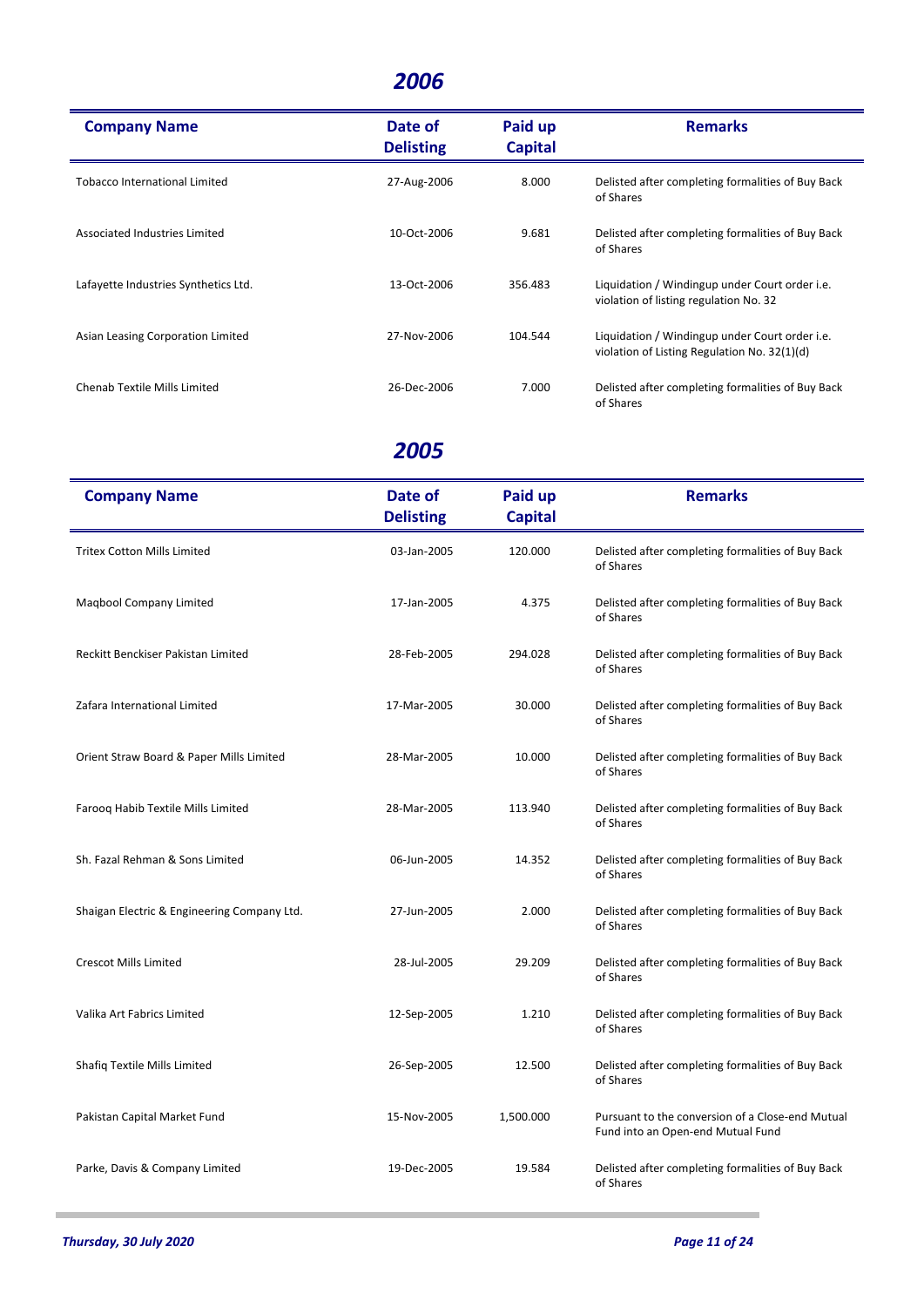| <b>Company Name</b>                     | Date of<br><b>Delisting</b> | Paid up<br><b>Capital</b> | <b>Remarks</b>                                                                           |
|-----------------------------------------|-----------------------------|---------------------------|------------------------------------------------------------------------------------------|
| F. P. Textile Mills Limited             | 02-Jan-2004                 | 5.000                     | Delisted after completing formalities of Buy Back<br>of Shares                           |
| Pakistan Fisheries Limited              | 09-Jan-2004                 | 3.000                     | Delisted after completing formalities of Buy Back<br>of Shares                           |
| Lease Pak Limited                       | 30-Mar-2004                 | 133.202                   | Delisted after completing formalities of Buy Back<br>of Shares                           |
| <b>Star Textile Mills Limited</b>       | 09-Apr-2004                 | 54.529                    | Delisted after completing formalities of Buy Back<br>of Shares                           |
| <b>Pioneer Cables Limited</b>           | 27-Apr-2004                 | 35.475                    | Delisted after completing formalities of Buy Back<br>of Shares                           |
| Spencer & Company (Pakistan) Limited    | 11-May-2004                 | 15.423                    | Delisted after completing formalities of Buy Back<br>of Shares                           |
| Alhamd Textile Mills Limited            | 11-Jun-2004                 | 64.078                    | Delisted after completing formalities of Buy Back<br>of Shares                           |
| Al - Husainy Industries Limited         | 16-Jun-2004                 | 25.000                    | Liquidation / Windingup under Court order i.e.<br>violation of listing regulation No. 32 |
| Shahyar (O. E.) Textile Mills Limited   | 16-Jun-2004                 | 20.700                    | Liquidation / Windingup under Court order i.e.<br>violation of listing regulation No. 32 |
| Kotri Textile Mills Limited             | 25-Jun-2004                 | 4.000                     | Delisted after completing formalities of Buy Back<br>of Shares                           |
| Indus Jute Mills Limited                | 28-Jun-2004                 | 28.102                    | Delisted after completing formalities of Buy Back<br>of Shares                           |
| National Security Insurance Co. Limited | 26-Jul-2004                 | 17.500                    | Delisted after completing formalities of Buy Back<br>of Shares                           |
| Elite Textile Mills Limited             | 26-Jul-2004                 | 19.320                    | Delisted after completing formalities of Buy Back<br>of Shares                           |
| Polypropylene Products Limited          | 02-Aug-2004                 | 20.000                    | Delisted after completing formalities of Buy Back<br>of Shares                           |
| Hamza Sugar Mills Limited               | 06-Sep-2004                 | 27.092                    | Delisted after completing formalities of Buy Back<br>of Shares                           |
| Bengal Fibre Industries Limited         | 25-Oct-2004                 | 67.582                    | Delisted after completing formalities of Buy Back<br>of Shares                           |
| Zaman Textile Mills Limited             | 27-Dec-2004                 | 33.040                    | Delisted after completing formalities of Buy Back<br>of Shares                           |
| Refrigerator Manufacturing Co. Ltd.     | 28-Dec-2004                 | 50.023                    | Liquidation / Windingup under Court order i.e.<br>violation of listing regulation No. 32 |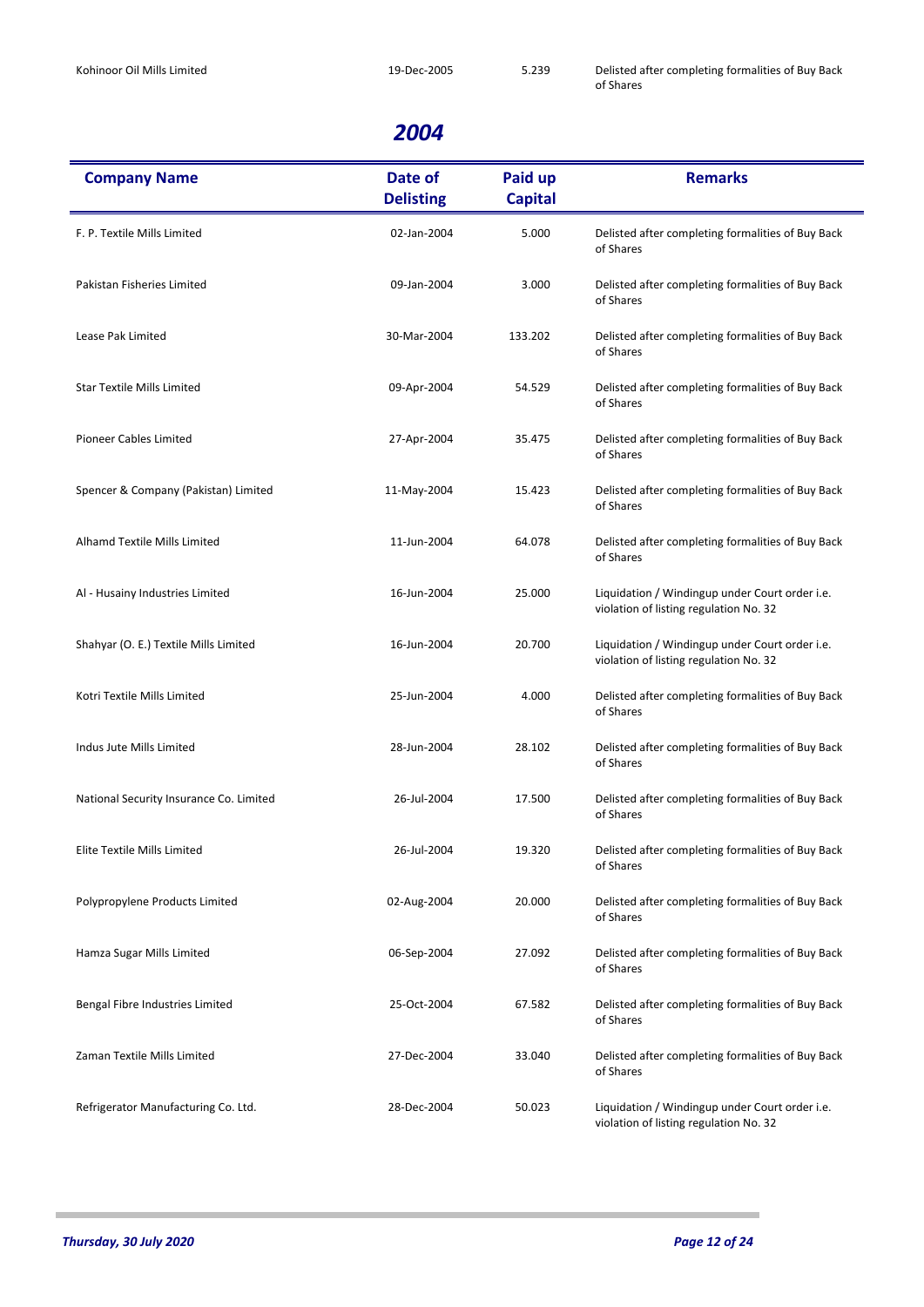| <b>Company Name</b>                       | Date of<br><b>Delisting</b> | Paid up<br><b>Capital</b> | <b>Remarks</b>                                                 |
|-------------------------------------------|-----------------------------|---------------------------|----------------------------------------------------------------|
| Burma Oil Mills Limited                   | 10-Feb-2003                 | 15.000                    | Delisted after completing formalities of Buy Back<br>of Shares |
| Hilal Flour & General Mills Limited       | 24-Mar-2003                 | 2.300                     | Delisted after completing formalities of Buy Back<br>of Shares |
| National Tanneries of Pakistan Limited    | 24-Mar-2003                 | 17.496                    | Delisted after completing formalities of Buy Back<br>of Shares |
| Latif Cotton Mills Limited                | 30-Apr-2003                 | 124.716                   | Delisted after completing formalities of Buy Back<br>of Shares |
| Asia Board Industries Limited             | 30-Apr-2003                 | 18.528                    | Delisted after completing formalities of Buy Back<br>of Shares |
| Universal Leather & Footwear Ind. Limited | 12-May-2003                 | 33.952                    | Delisted after completing formalities of Buy Back<br>of Shares |
| Souvenir Tobacco Company Limited          | 17-Jun-2003                 | 20.115                    | Delisted after completing formalities of Buy Back<br>of Shares |
| Elite Publishers Limited                  | 09-Dec-2003                 | 32.000                    | Delisted after completing formalities of Buy Back<br>of Shares |

| <b>Company Name</b>                      | Date of<br><b>Delisting</b> | Paid up<br><b>Capital</b> | <b>Remarks</b>                                                                                 |
|------------------------------------------|-----------------------------|---------------------------|------------------------------------------------------------------------------------------------|
| <b>Benz Industries Limited</b>           | 25-Mar-2002                 | 4.500                     | Delisted after completing formalities of Buy Back<br>of Shares                                 |
| Aswan Tentage & Canvas Mills Limited     | 30-Apr-2002                 | 64.642                    | Liquidation / Windingup under Court order i.e.<br>violation of Listing Regulation No. 32(1)(d) |
| <b>Central Cotton Mills Limited</b>      | 30-Apr-2002                 | 76.912                    | Liquidation / Windingup under Court order i.e.<br>violation of Listing Regulation No. 32(1)(d) |
| Punjab Lamps Works Limited               | 30-Apr-2002                 | 7.500                     | Liquidation / Windingup under Court order i.e.<br>violation of Listing Regulation No. 32(1)(d) |
| <b>Indus Bank Limited</b>                | 30-Apr-2002                 | 500.000                   | Liquidation / Windingup under Court order i.e.<br>violation of Listing Regulation No. 32(1)(d) |
| <b>Bankers Equity Limited</b>            | 30-Apr-2002                 | 655.790                   | Liquidation / Windingup under Court order i.e.<br>violation of Listing Regulation No. 32(1)(d) |
| Kaytex Mills Limited                     | 30-Apr-2002                 | 43.038                    | Liquidation / Windingup under Court order i.e.<br>violation of Listing Regulation No. 32(1)(d) |
| Hyderabad Electronics Industries Limited | 30-Apr-2002                 | 30.000                    | Liquidation / Windingup under Court order i.e.<br>violation of Listing Regulation No. 32(1)(d) |
| Crown Textile Mills Limited              | 30-Apr-2002                 | 64.497                    | Liquidation / Windingup under Court order i.e.<br>violation of Listing Regulation No. 32(1)(d) |
| Sadigabad Textile Mills Limited          | 30-Apr-2002                 | 29.600                    | Liquidation / Windingup under Court order i.e.<br>violation of Listing Regulation No. 32(1)(d) |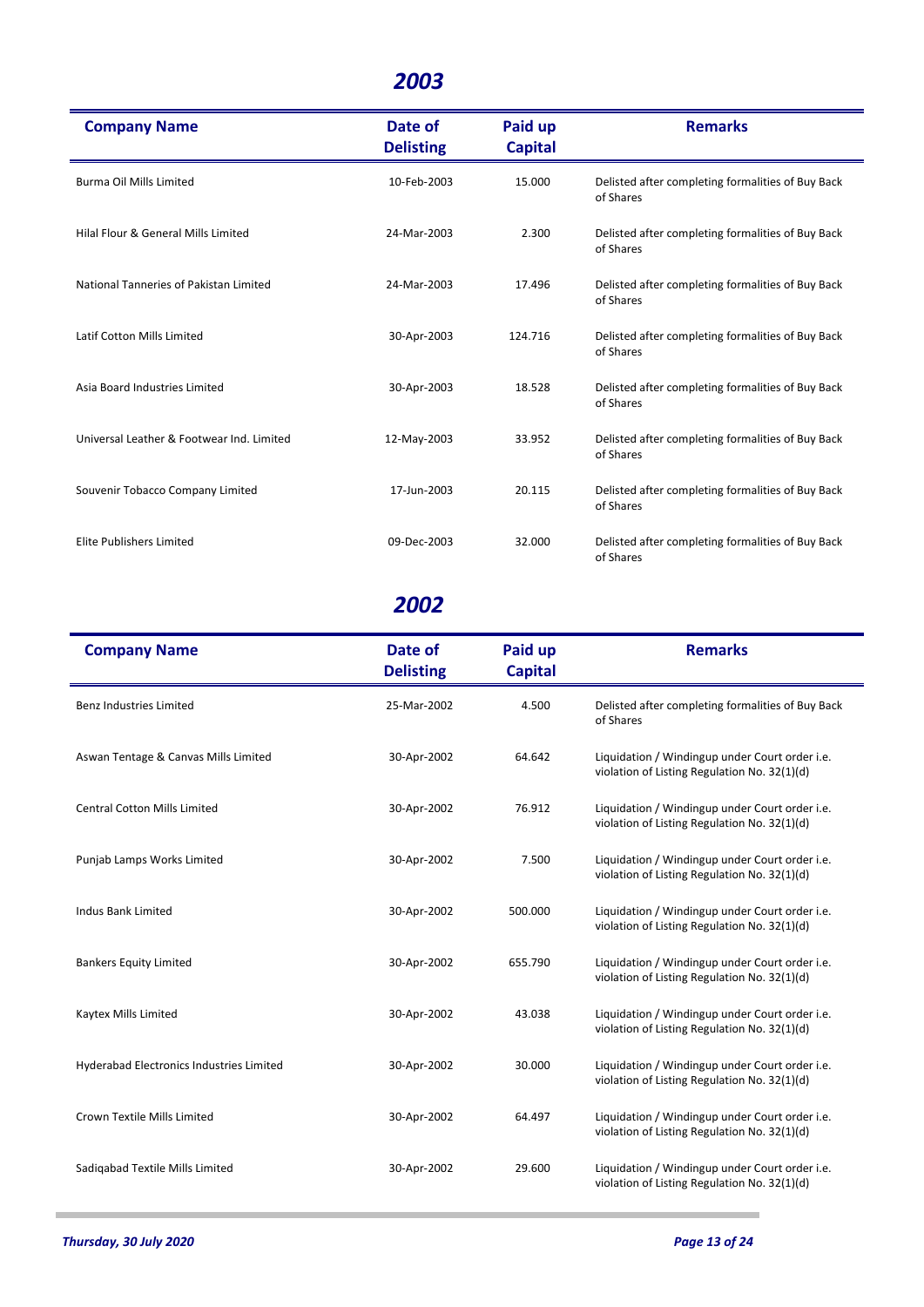| Multipole Industries Limited         | 30-Apr-2002 | 60.000 | Liquidation / Windingup under Court order i.e.<br>violation of Listing Regulation No. 32(1)(d) |
|--------------------------------------|-------------|--------|------------------------------------------------------------------------------------------------|
| Karachi Pipe Mills Limited           | 30-Apr-2002 | 20.000 | Liquidation / Windingup under Court order i.e.<br>violation of Listing Regulation No. 32(1)(d) |
| <b>Nusrat Textile Mills Limited</b>  | 30-Apr-2002 | 45.000 | Liquidation / Windingup under Court order i.e.<br>violation of Listing Regulation No. 32(1)(d) |
| <b>Marr Fabrics Limited</b>          | 30-Apr-2002 | 60.000 | Liquidation / Windingup under Court order i.e.<br>violation of Listing Regulation No. 32(1)(d) |
| Nilom Nylon Mills Limited            | 30-Apr-2002 | 4.000  | Liquidation / Windingup under Court order i.e.<br>violation of Listing Regulation No. 32(1)(d) |
| Sarhad Ghee Mills Limited            | 30-Apr-2002 | 26.400 | Liquidation / Windingup under Court order i.e.<br>violation of Listing Regulation No. 32(1)(d) |
| <b>Bari Rice Mills Limited</b>       | 23-Sep-2002 | 32.000 | Delisted after completing formalities of Buy Back<br>of Shares                                 |
| <b>Musarat Textile Mills Limited</b> | 30-Sep-2002 | 75.000 | Delisted after completing formalities of Buy Back<br>of Shares                                 |
| M. F. M. Y. Industries Limited       | 21-Oct-2002 | 46.200 | Delisted after completing formalities of Buy Back<br>of Shares                                 |
| Abbas Engineering Industries Limited | 21-Oct-2002 | 42.000 | Delisted after completing formalities of Buy Back<br>of Shares                                 |
| Ahmed Oriental Textile Mills Limited | 29-Nov-2002 | 75.900 | Delisted after completing formalities of Buy Back<br>of Shares                                 |
| Ravi Rayon Limited                   | 23-Dec-2002 | 93.576 | Delisted after completing formalities of Buy Back<br>of Shares                                 |
| Anwar Textile Mills Limited          | 23-Dec-2002 | 4.000  | Delisted after completing formalities of Buy Back<br>of Shares                                 |
| Chenab Fibres Limited                | 30-Dec-2002 | 75.000 | Delisted after completing formalities of Buy Back<br>of Shares                                 |

| <b>Company Name</b>                   | Date of<br><b>Delisting</b> | Paid up<br><b>Capital</b> | <b>Remarks</b>                                                                                 |
|---------------------------------------|-----------------------------|---------------------------|------------------------------------------------------------------------------------------------|
| Philips Electrical Industries Limited | 16-Jul-2001                 | 100.617                   | Delisted after completing formalities of Buy Back<br>of Shares                                 |
| <b>Hilal Tanneries Limited</b>        | 17-Sep-2001                 | 15.397                    | Delisted after completing formalities of Buy Back<br>of Shares                                 |
| Hamraz Industries Limited             | 31-Oct-2001                 | 44.160                    | Liquidation / Windingup under Court order i.e.<br>violation of Listing Regulation No. 32(1)(d) |
| International Floor Covering Limited  | 31-Oct-2001                 | 30.000                    | Delisted after completing formalities of Buy Back<br>of Shares                                 |
| Sunflo Cit-Russ Limited               | 31-Oct-2001                 | 265.120                   | Liquidation / Windingup under Court order i.e.<br>violation of Listing Regulation No. 32(1)(d) |
| <b>Pearl Fabrics Limited</b>          | 31-Oct-2001                 | 87.232                    | Liquidation / Windingup under Court order i.e.<br>violation of Listing Regulation No. 32(1)(d) |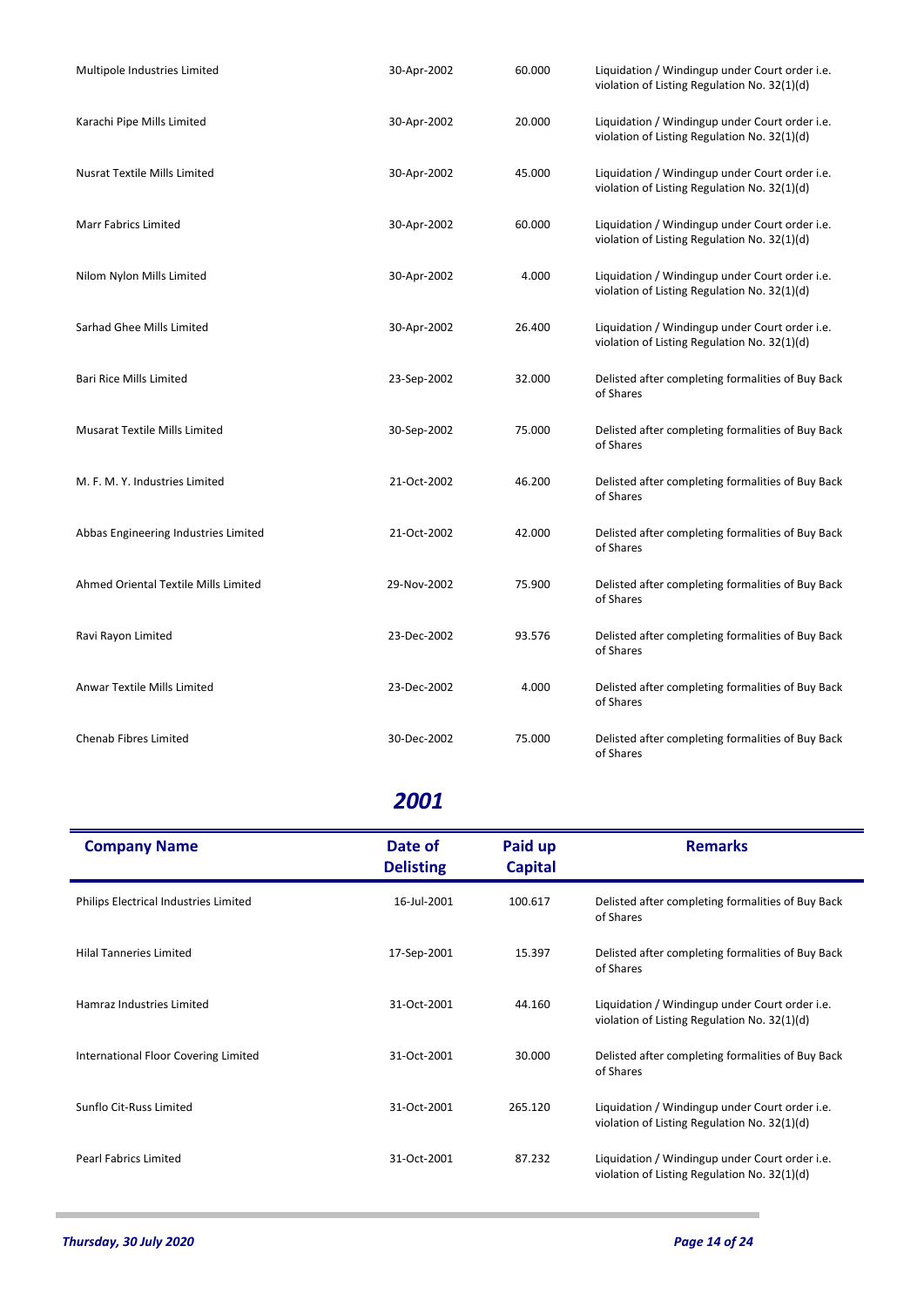| Sunrise Textile Limited             | 31-Oct-2001 | 107.560 | Liquidation / Windingup under Court order i.e.<br>violation of Listing Regulation No. 32(1)(d) |
|-------------------------------------|-------------|---------|------------------------------------------------------------------------------------------------|
| Calico Cotton Mills Limited         | 31-Oct-2001 | 7.000   | Liquidation / Windingup under Court order i.e.<br>violation of Listing Regulation No. 32(1)(d) |
| Adamjee Paper & Board Mills Limited | 31-Oct-2001 | 41.823  | Liquidation / Windingup under Court order i.e.<br>violation of Listing Regulation No. 32(1)(d) |
| Adamjee Floorings Limited           | 31-Oct-2001 | 24.000  | Liquidation / Windingup under Court order i.e.<br>violation of Listing Regulation No. 32(1)(d) |
| Taj Medical Complex Limited         | 15-Dec-2001 | 25.000  | Delisted after completing formalities of Buy Back<br>of Shares                                 |
| Pak Panther Spinning Mills Limited  | 15-Dec-2001 | 88.000  | Delisted after completing formalities of Buy Back<br>of Shares                                 |

| <b>Company Name</b>          | Date of<br><b>Delisting</b> | Paid up<br><b>Capital</b> | <b>Remarks</b>                                                 |
|------------------------------|-----------------------------|---------------------------|----------------------------------------------------------------|
| Rex Baren Batteries Limited  | 17-Jan-2000                 | 37.500                    |                                                                |
| Mohib Textile Mills Limited  | 21-Feb-2000                 | 400.000                   |                                                                |
| Yasir Spinning Mills Limited | 19-Jun-2000                 | 35.000                    | Delisted after completing formalities of Buy Back<br>of Shares |
| United Carpets Limited       | 23-Oct-2000                 | 55.804                    | Delisted after completing formalities of Buy Back<br>of Shares |
| United Jute Mills Limited    | 23-Oct-2000                 | 40.000                    | Delisted after completing formalities of Buy Back<br>of Shares |

| <b>Company Name</b>                | Date of<br><b>Delisting</b> | Paid up<br><b>Capital</b> | <b>Remarks</b>                                                 |
|------------------------------------|-----------------------------|---------------------------|----------------------------------------------------------------|
| Danemann Fabrics Limited           | 12-Feb-1999                 | 168.722                   |                                                                |
| Naveed Textile Mills Limited       | 16-Mar-1999                 | 19.500                    |                                                                |
| Prince Glass Limited               | 07-May-1999                 | 19.238                    |                                                                |
| Novartis Pharma (Pakistan) Limited | 25-Oct-1999                 | 24.805                    | Delisted after completing formalities of Buy Back<br>of Shares |
| Novartis (Pakistan) Limited        | 25-Oct-1999                 | 75.938                    | Delisted after completing formalities of Buy Back<br>of Shares |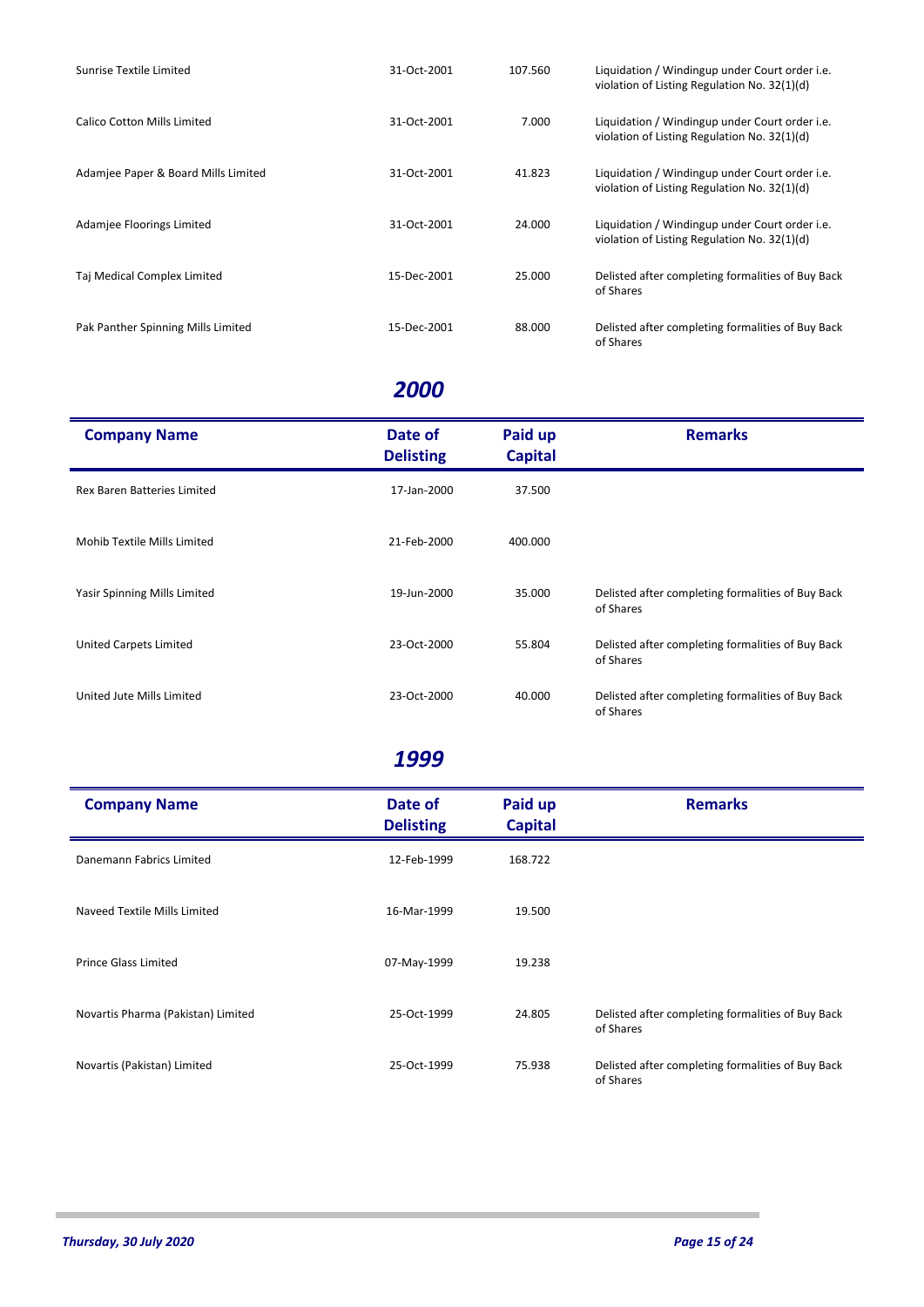| <b>Company Name</b>             | Date of<br><b>Delisting</b> | Paid up<br><b>Capital</b> | <b>Remarks</b>                                                 |
|---------------------------------|-----------------------------|---------------------------|----------------------------------------------------------------|
| Universal Textile Mills Limited | 04-Mar-1998                 | 4.250                     | Delisted after completing formalities of Buy Back<br>of Shares |
| First D. G. Modaraba            | 04-Mar-1998                 | 50.000                    | Delisted after completing formalities of Buy Back<br>of Shares |
| Punjab Building Works Limited   | 28-May-1998                 | 40.000                    |                                                                |
| Zafar Textile Mills Limited     | 20-Aug-1998                 | 10.000                    |                                                                |
| <b>Auvitronics Limited</b>      | 14-Sep-1998                 | 34.375                    | Delisted after completing formalities of Buy Back<br>of Shares |
| Pak Chrome Mines Limited        | 30-Sep-1998                 | 5.250                     |                                                                |
| Sunshine Cloth Mills Limited    | 20-Oct-1998                 | 78.511                    |                                                                |
| <b>Electric Lamp Limited</b>    | 20-Nov-1998                 | 10.000                    |                                                                |
| Premier Modaraba                | 09-Dec-1998                 | 52.500                    |                                                                |

| <b>Company Name</b>                  | Date of<br><b>Delisting</b> | Paid up<br><b>Capital</b> | <b>Remarks</b> |
|--------------------------------------|-----------------------------|---------------------------|----------------|
| Shahyar Textile Mills Limited        | 16-Oct-1996                 | 43.200                    |                |
| <b>Mehran Bank Limited</b>           | 16-Oct-1996                 | 300.000                   |                |
| <b>Baker Food Industries Limited</b> | 16-Oct-1996                 | 32.500                    |                |
| Chilya C. Board                      | 16-Oct-1996                 | 7.000                     |                |
| Hub Petro Chemical Limited           | 16-Oct-1996                 | 10.000                    |                |
| <b>RCD Ball Bearing Limited</b>      | 16-Oct-1996                 | 15.000                    |                |
| <b>Baluchistan Foundry Limited</b>   | 16-Oct-1996                 | 49.708                    |                |
| Noor Textile Mills Limited           | 16-Oct-1996                 | 4.000                     |                |
| Dost Mohammed Cotton Mills Limited   | 16-Oct-1996                 | 17.158                    |                |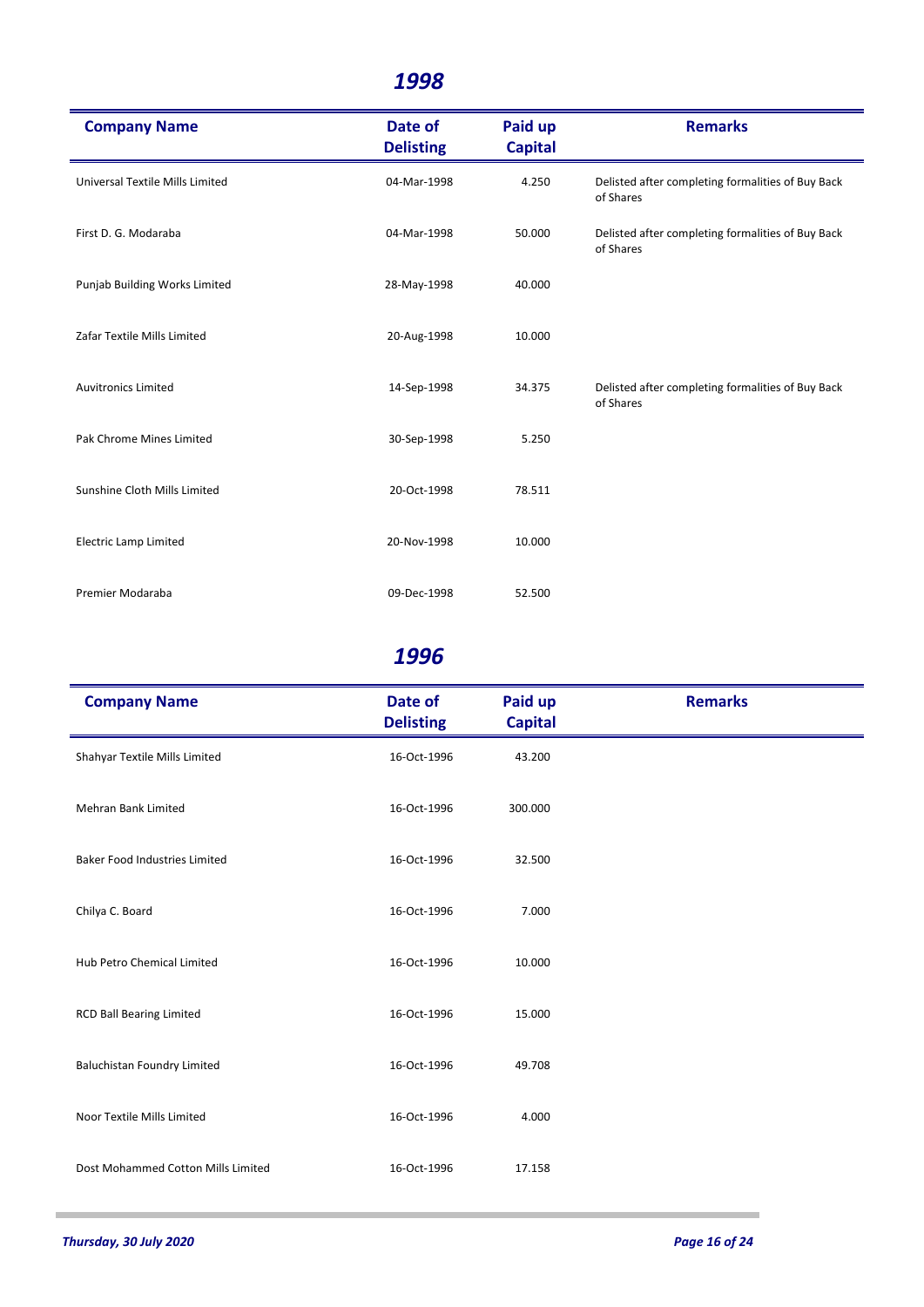| Al Ameen Textile Mills Limited | 16-Oct-1996 | 10.000 |
|--------------------------------|-------------|--------|
| Nowshera Engineering Limited   | 16-Oct-1996 | 5.000  |

| <b>Company Name</b>                   | Date of<br><b>Delisting</b> | Paid up<br><b>Capital</b> | <b>Remarks</b> |
|---------------------------------------|-----------------------------|---------------------------|----------------|
| Pioneer Insurance Company Limited     | 27-Sep-1993                 | 5.000                     |                |
| Khalil Jute Mills Limited             | 27-Sep-1993                 | 37.450                    |                |
| Karachi Can Company Limited           | 27-Sep-1993                 | 2.500                     |                |
| <b>Gypsum Corporation Limited</b>     | 27-Sep-1993                 | 33.000                    |                |
| Fatima Textile Mills Limited          | 27-Sep-1993                 | 9.000                     |                |
| Taj Cold Storage Limited              | 27-Sep-1993                 | 1.000                     |                |
| Akber Cotton Mills Limited            | 27-Sep-1993                 | 7.000                     |                |
| <b>Gillanders Corporation Limited</b> | 27-Sep-1993                 | 2.625                     |                |
| Pakistan Industries Gases Limited     | 27-Sep-1993                 | 6.875                     |                |
| Aslo Electric Industries Limited      | 27-Sep-1993                 | 20.000                    |                |
| Adamjee Industries Limited            | 27-Sep-1993                 | 41.120                    |                |
| <b>Gulberg Textile Mills Limited</b>  | 27-Sep-1993                 | 2.250                     |                |
| Akber Textile Mills Limited           | 27-Sep-1993                 | 5.250                     |                |

| <b>Company Name</b>                | Date of<br><b>Delisting</b> | Paid up<br><b>Capital</b> | <b>Remarks</b> |
|------------------------------------|-----------------------------|---------------------------|----------------|
| National Match Factory Limited     | 18-Mar-1991                 | 3.500                     |                |
| Pakistan Paper Corporation Limited | 18-Mar-1991                 | 9.500                     |                |
| <b>Chemical Limited</b>            | 18-Mar-1991                 | 4.000                     |                |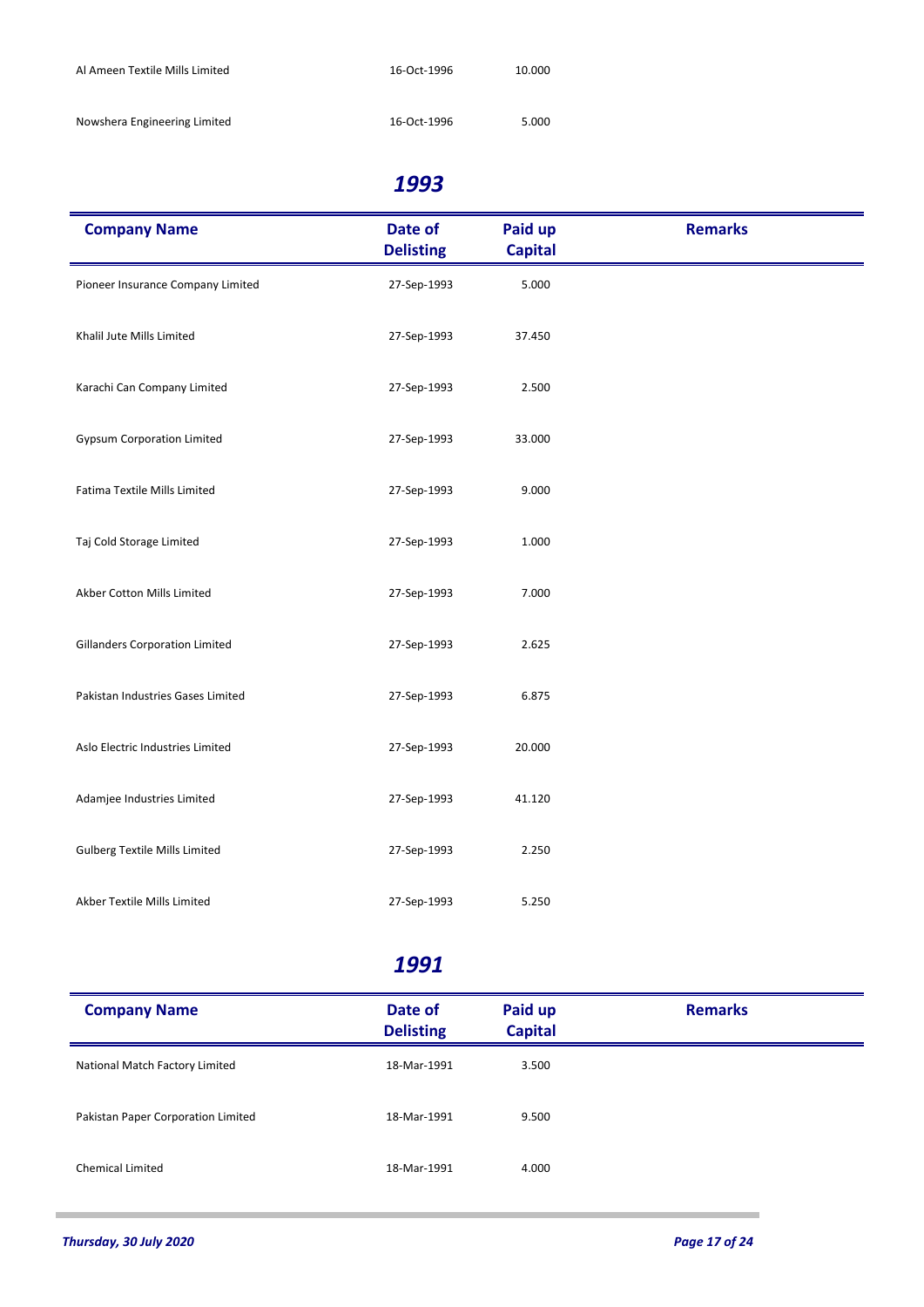| <b>Ghafoor Textile Mills Limited</b>   | 14-Apr-1991 | 5.000 |
|----------------------------------------|-------------|-------|
| Saifee Development Corporation Limited | 14-Apr-1991 | 6.500 |

| <b>Company Name</b> | Date of<br><b>Delisting</b> | Paid up<br><b>Capital</b> | <b>Remarks</b> |
|---------------------|-----------------------------|---------------------------|----------------|
| Olympia Blended     |                             | 12.960                    |                |

#### *1986*

| <b>Company Name</b>                 | Date of<br><b>Delisting</b> | Paid up<br><b>Capital</b> | <b>Remarks</b> |
|-------------------------------------|-----------------------------|---------------------------|----------------|
| Allied Paper Industries Limited     | 10-Jul-1986                 | 12.500                    |                |
| Haji Sheikh Mohammed Hussain & Co.  | 10-Jul-1986                 | 10.000                    |                |
| Afsar Textile Mills Limited         | 10-Jul-1986                 | 16.690                    |                |
| <b>Fakir Spinning Mills Limited</b> | 10-Jul-1986                 | 7.000                     |                |
| Khairpur Textile Mills Limited      | 10-Jul-1986                 | 9.980                     |                |
| Kohinoor Cotton Mills Limited       | 10-Jul-1986                 | 11.227                    |                |
| Madina Textile Mills Limited        | 10-Jul-1986                 | 5.000                     |                |
| Punjab Cotton Mills Limited         | 10-Jul-1986                 | 5.000                     |                |
| Bawany Industries Limited           | 10-Jul-1986                 | 17.500                    |                |
| Zeenat Textile Mills Limited        | 20-Aug-1986                 | 9.000                     |                |

| <b>Company Name</b>                       | Date of<br><b>Delisting</b> | Paid up<br><b>Capital</b> | <b>Remarks</b> |
|-------------------------------------------|-----------------------------|---------------------------|----------------|
| Rawalpindi Electric Power Company Limited | 18-Sep-1985                 | 4.700                     |                |
| Multan Electric Supply Company Limited    | 18-Sep-1985                 | 5.494                     |                |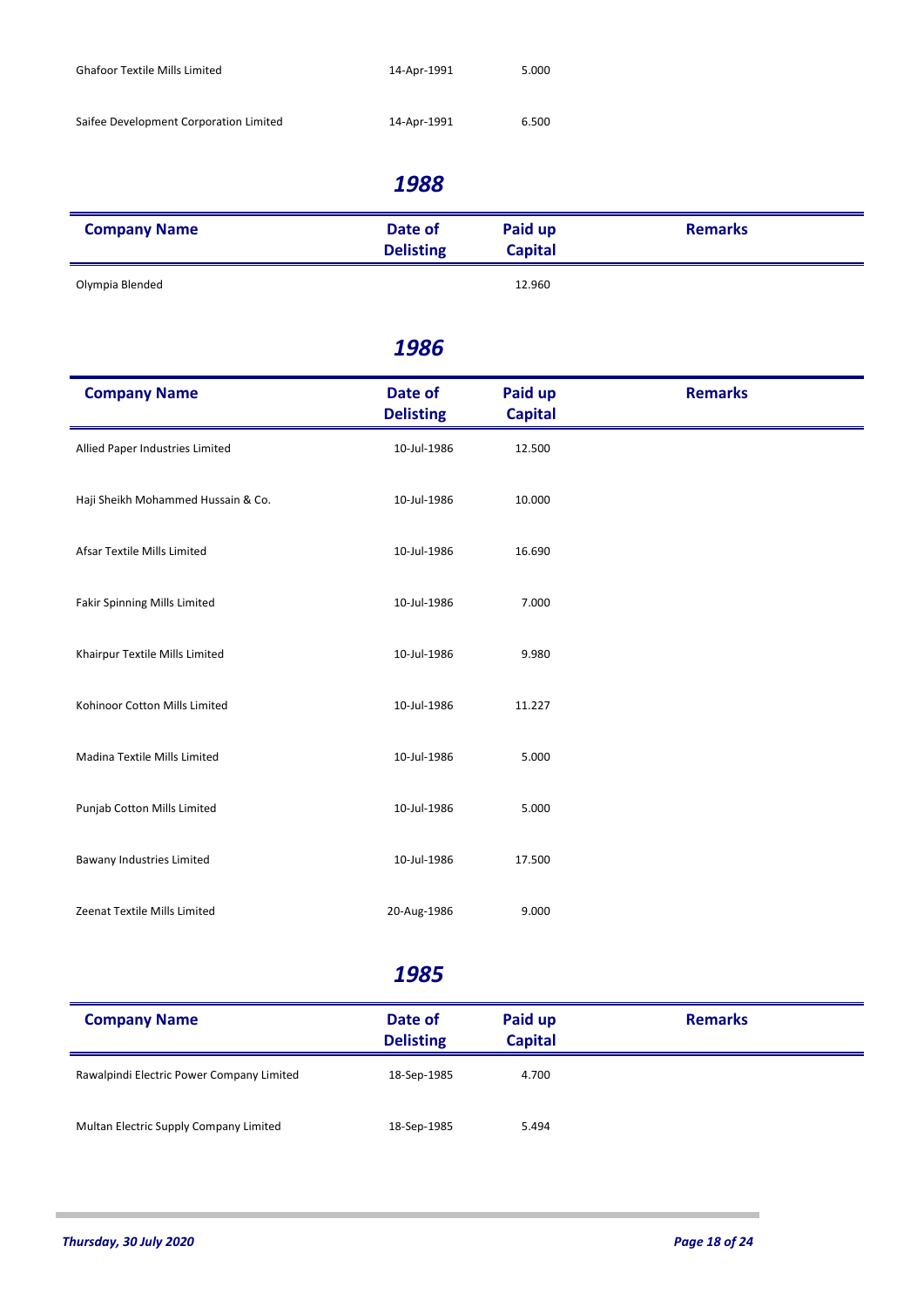| <b>Company Name</b>                         | Date of<br><b>Delisting</b> | Paid up<br><b>Capital</b> | <b>Remarks</b> |
|---------------------------------------------|-----------------------------|---------------------------|----------------|
| Twin Tower Modaraba                         |                             | 15.000                    |                |
| Allied Textile Mills Limited                | 08-Jun-1983                 | 9.765                     |                |
| Champher Pakistan Limited                   | 08-Jun-1983                 | 3.000                     |                |
| Arag Industries Limited                     | 08-Jun-1983                 | 12.000                    |                |
| <b>Baluchistan Textile Mills Limited</b>    | 08-Jun-1983                 | 10.000                    |                |
| Feroz Sultan Industries                     | 08-Jun-1983                 | 2.550                     |                |
| Automotive Equipment Manufacturing Co. Ltd. | 08-Jun-1983                 | 2.000                     |                |

| <b>Company Name</b>                    | Date of<br><b>Delisting</b> | Paid up<br><b>Capital</b> | <b>Remarks</b> |
|----------------------------------------|-----------------------------|---------------------------|----------------|
| Synthetic Chemical Company Limited     | 26-Jan-1981                 | 28.214                    |                |
| <b>Elmac Limited</b>                   | 26-Jan-1981                 | 6.250                     |                |
| Grace Industries Limited               | 01-Apr-1981                 | 5.000                     |                |
| Sun Publication Limited                | 01-Apr-1981                 | 3.000                     |                |
| <b>FulBrite Pakistan Limited</b>       | 01-Apr-1981                 |                           |                |
| H. M. Silk Mills Limited               | 06-May-1981                 | 7.500                     |                |
| Indus Assurance Company Limited        | 06-May-1981                 | 1.250                     |                |
| Quetta Electric Supply Company Limited | 14-Jun-1981                 | 1.200                     |                |
|                                        | 1979                        |                           |                |
| <b>Company Name</b>                    | Date of<br><b>Delisting</b> | Paid up<br><b>Capital</b> | <b>Remarks</b> |
|                                        |                             |                           |                |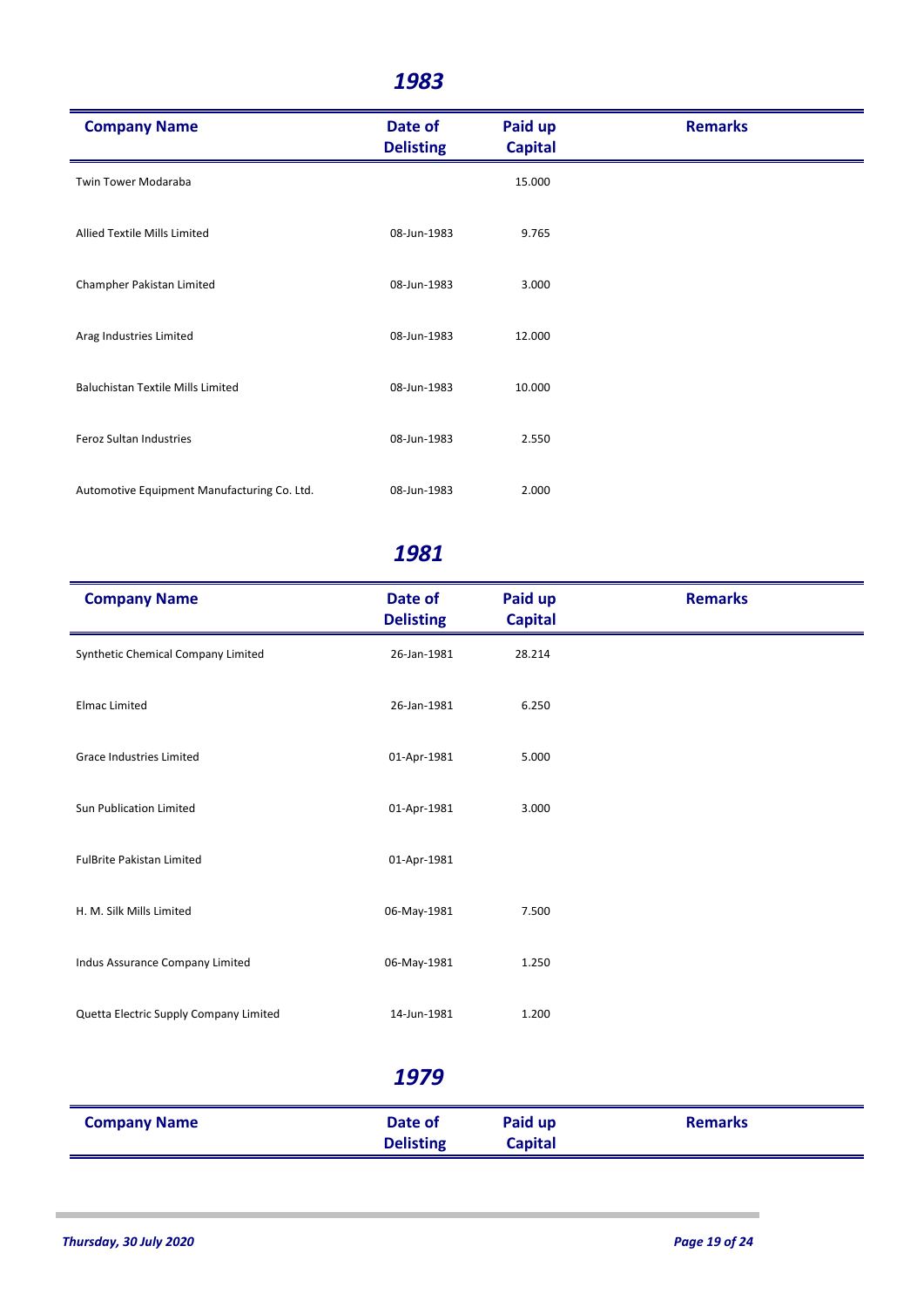| <b>Company Name</b>    | Date of<br><b>Delisting</b> | Paid up<br><b>Capital</b> | <b>Remarks</b> |
|------------------------|-----------------------------|---------------------------|----------------|
| G. T. Surgical Limited |                             | 1.722                     |                |

#### *1976*

| <b>Company Name</b>         | Date of<br><b>Delisting</b> | Paid up<br><b>Capital</b> | <b>Remarks</b> |
|-----------------------------|-----------------------------|---------------------------|----------------|
| Northern Foundry            |                             | 8.421                     |                |
| Attock Oil (Pound Starling) |                             | 2.900                     |                |

## *1975*

| <b>Company Name</b>               | Date of<br><b>Delisting</b> | Paid up<br><b>Capital</b> | <b>Remarks</b> |
|-----------------------------------|-----------------------------|---------------------------|----------------|
| <b>Texwood Industries Limited</b> |                             | 2.500                     |                |
| Agricultural Services Limited     |                             | 5.000                     |                |
| Satlaj Textile Mills Limited      |                             | 15.000                    |                |

| <b>Company Name</b>    | Date of<br><b>Delisting</b> | Paid up<br><b>Capital</b> | <b>Remarks</b> |
|------------------------|-----------------------------|---------------------------|----------------|
| I. D. B. P.            |                             | 50.000                    |                |
| <b>National Bank</b>   |                             | 30.000                    |                |
| United Bank            |                             | 48.000                    |                |
| Australasia Bank       |                             | 5.832                     |                |
| <b>Bahawalpur Bank</b> |                             | 5.000                     |                |
| Commerce Bank          |                             | 20.000                    |                |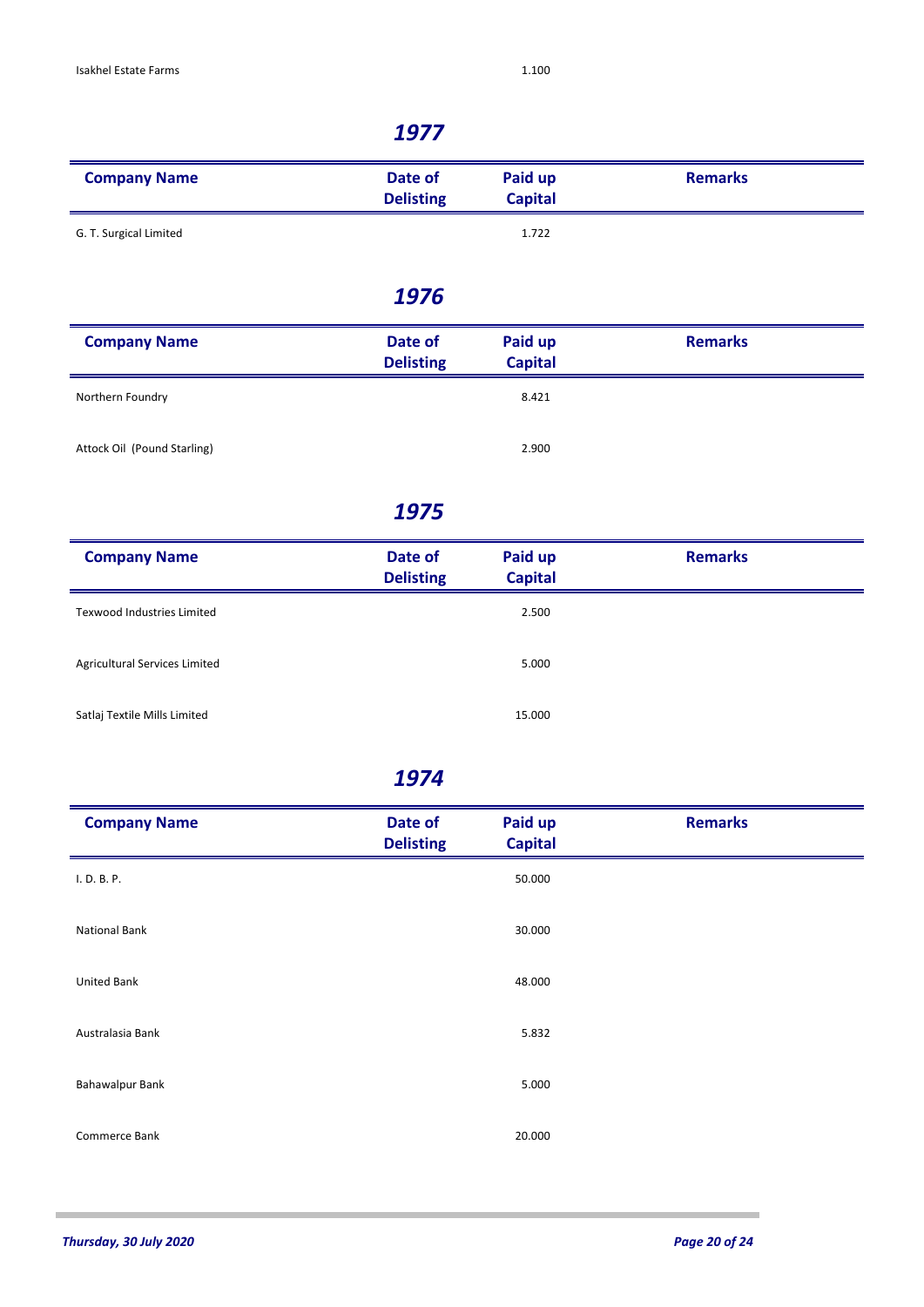| Habib Bank                    | 90.000 |
|-------------------------------|--------|
| <b>Muslim Commercial Bank</b> | 27.000 |
| Premier Bank                  | 5.000  |
| Sarhad Bank                   | 5.000  |
| <b>Standard Bank</b>          | 10.000 |
| <b>State Bank</b>             | 30.000 |

| <b>Company Name</b>   | Date of<br><b>Delisting</b> | Paid up<br><b>Capital</b> | <b>Remarks</b> |
|-----------------------|-----------------------------|---------------------------|----------------|
| R. R. Jute            |                             | 5.000                     |                |
| Galfra Habib          |                             | 4.000                     |                |
| <b>Bengal Steel</b>   |                             | 4.344                     |                |
| Atlas E. Pak          |                             | 2.520                     |                |
| E. P. Lubricants      |                             | 2.130                     |                |
| Eastern Refinery      |                             | 35.000                    |                |
| <b>Burmah Eastern</b> |                             | 25.000                    |                |
| Peoples Tobacco       |                             | 2.000                     |                |
| Alpha Tobacco         |                             | 1.600                     |                |
| Platinum Jute         |                             | 12.500                    |                |
| United Jute           |                             | 15.000                    |                |
| National Iron         |                             | 5.000                     |                |
| Pak Jute              |                             | 20.000                    |                |
| Munawwar Jute         |                             | 5.500                     |                |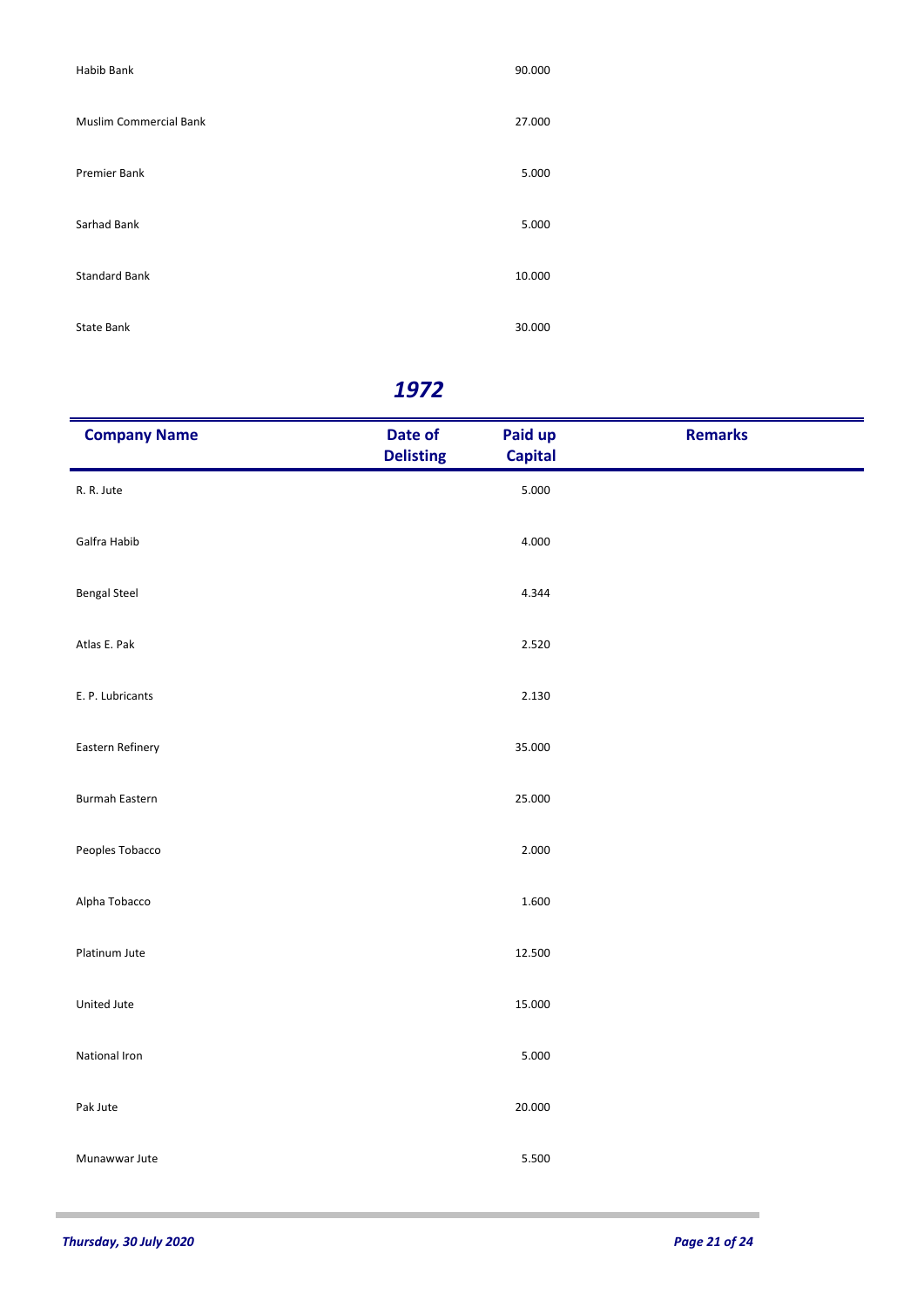| <b>Bengal Glass</b>        | 3.400  |
|----------------------------|--------|
| Victory Jute               | 6.500  |
| Karnaphuli Paper           | 46.000 |
| Ahmed Bawany Textile       | 11.025 |
| M. M. Jute                 | 7.000  |
| East Pak Cold St.          | 3.750  |
| Pak Rope                   | 1.080  |
| Amin Agencies              | 5.340  |
| <b>National Ceramics</b>   | 3.000  |
| Gammon (E. Pak)            | 4.000  |
| Chittagong Steam Ship      | 5.000  |
| Eagle Box and Carton       | 2.000  |
| Usmania Glass              | 5.500  |
| Chittagong Board           | 3.000  |
| <b>Chemical Industries</b> | 5.000  |
| Pak River Steam            | 5.000  |
| Pak Bay Company            | 2.250  |
| Agrabad Hotels             | 3.625  |
| Karilin Silk               | 3.579  |
| Ind. Prom. Services        | 10.000 |
| Bengal Life Insurance      | 1.000  |
| Estern Insurance           | 1.426  |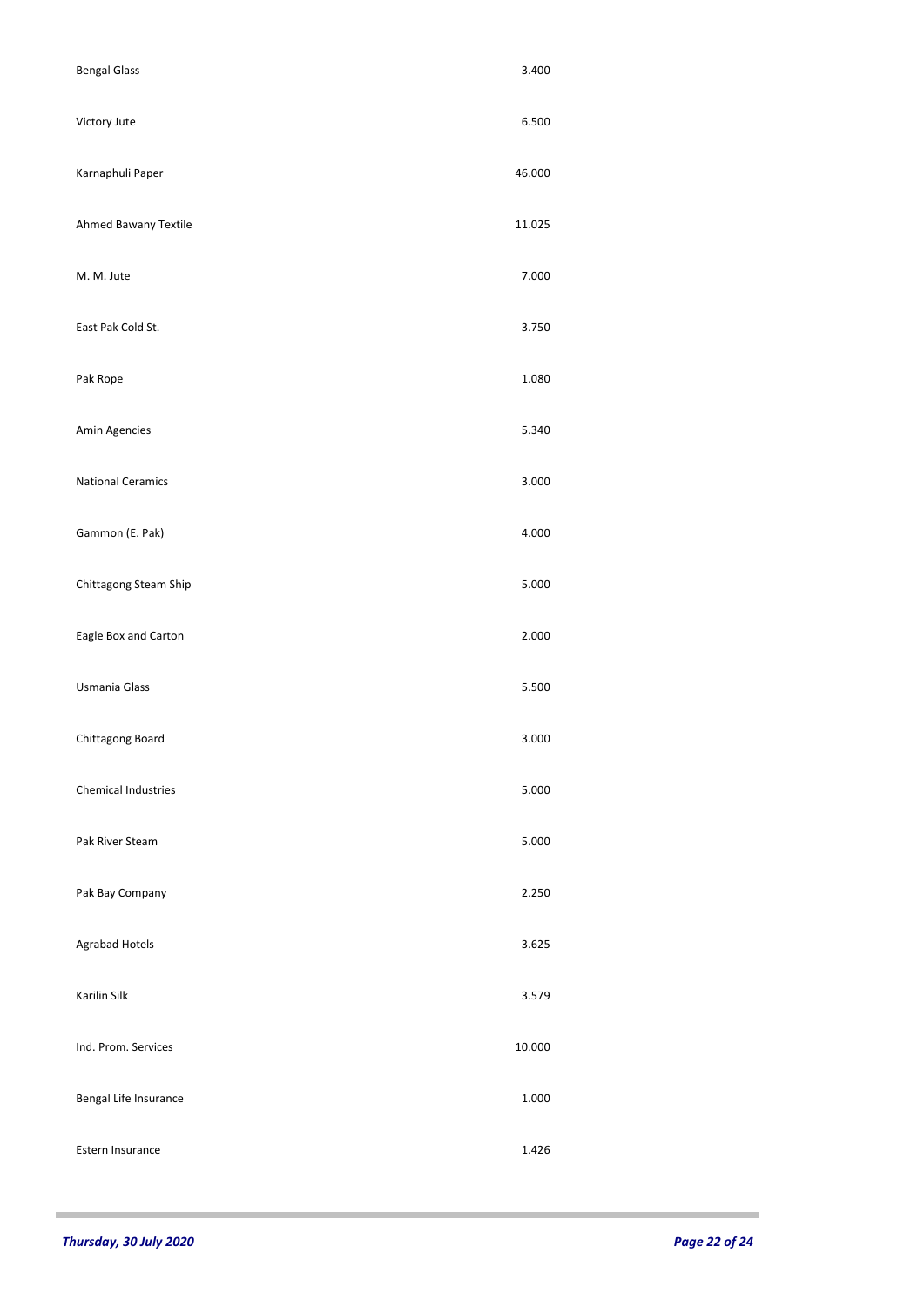|                       | 2.000  |
|-----------------------|--------|
| Muslin Cotton         | 15.000 |
| Olympia Textile       | 9.000  |
| R. R. Textile         | 5.000  |
| <b>Chisty Textile</b> | 2.000  |
| <b>Tangail Cotton</b> | 3.600  |
| Meghna Jute           | 10.000 |
| Karnaphuli Rayon      | 45.000 |
| Pylon Industries      | 5.000  |
| Hafiz Jute            | 20.000 |
| Latif Bawany          | 16.500 |
| Karim Jute            | 9.900  |
|                       | 4.000  |
| Satrang Textile       |        |
| Jessore Jute          | 6.333  |
| Quassem Textile       | 1.600  |
| Gawsia Jute           | 10.000 |
| Chittagong Jute       | 18.750 |
| Chandpur Jute         | 10.000 |
| Carpeting Jute        | 6.000  |
| Bawa Jute             | 9.093  |
| Amin Jute             | 32.318 |